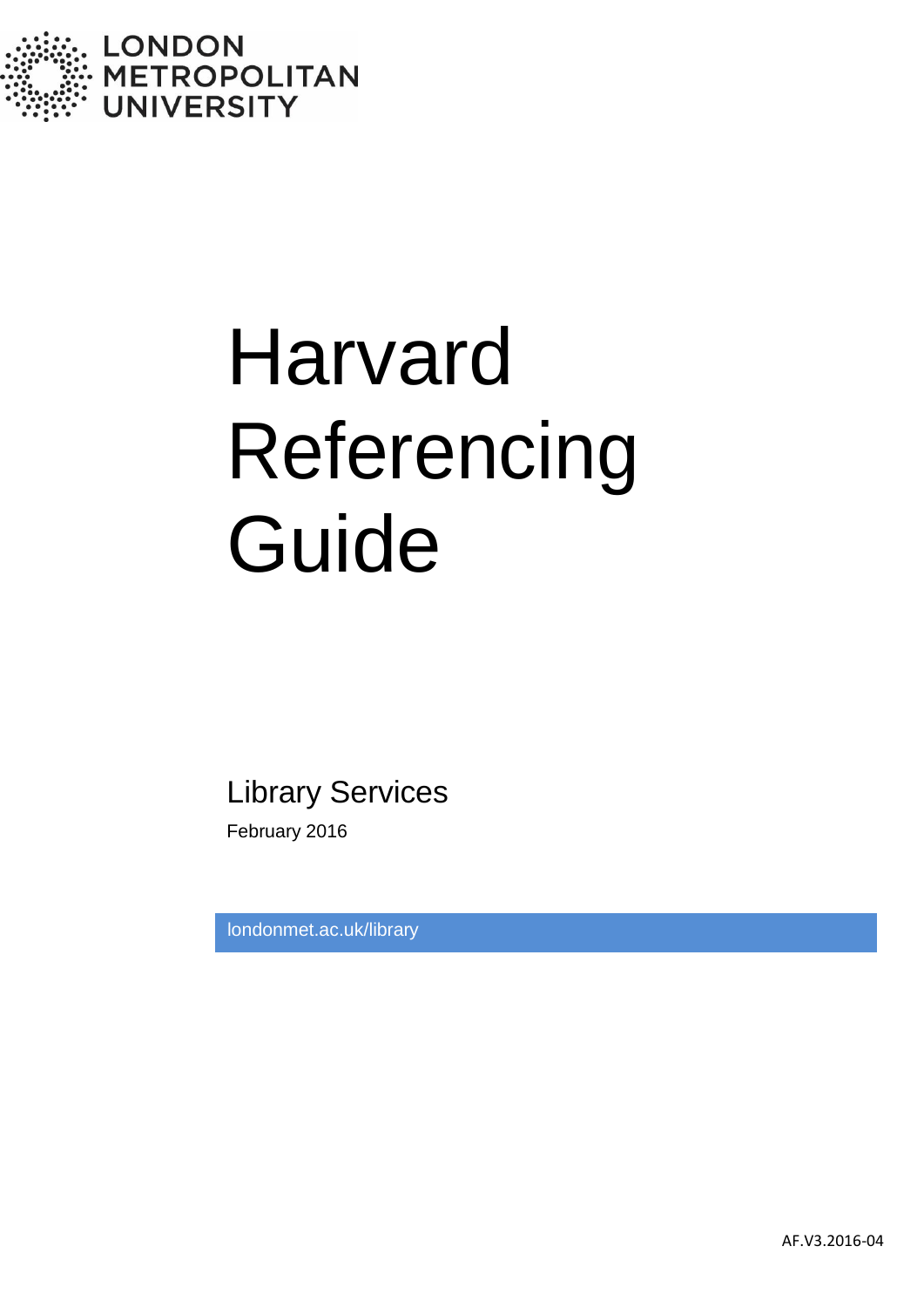# **Contents**

#### **Page**

| What is referencing?                            |  |
|-------------------------------------------------|--|
| What are in-text citations and reference lists? |  |
| <b>Disclaimer</b>                               |  |

# **Basics of [Harvard referencing](#page-6-0)**

| One author                                                | 3 |
|-----------------------------------------------------------|---|
| Two or three authors/editors                              | 3 |
| Four or more authors/editors                              | 3 |
| Corporate author or organisation as author                | 4 |
| No author                                                 |   |
| Neither author nor title                                  |   |
| Two or more works of an author published in the same year | 5 |
| Author citing another author (secondary citing)           | 5 |
| No date                                                   | 5 |
| <b>Multiple sources</b>                                   | 6 |

# **[Referencing different](#page-9-1) types of sources**

| Books and journal articles and newspaper articles: |    |
|----------------------------------------------------|----|
| <b>Books including e-books</b>                     | 6  |
| <b>Edited books</b>                                |    |
| Book chapters in edited books                      |    |
| Book extract/chapter in WebLearn                   |    |
| E-books downloaded to an e-book reader             | 8  |
| Journal articles – print and electronic            | 9  |
| Journal articles in WebLearn                       | 9  |
| Newspaper articles – print and electronic          | 10 |
| Lines within plays                                 | 11 |
| <b>Translated books</b>                            | 11 |
| Theses, dissertations and conferences:             |    |
| <b>Theses and dissertations</b>                    |    |

Theses and [dissertations](#page-15-0) from the internet 12

Published [conference](#page-15-0) papers 12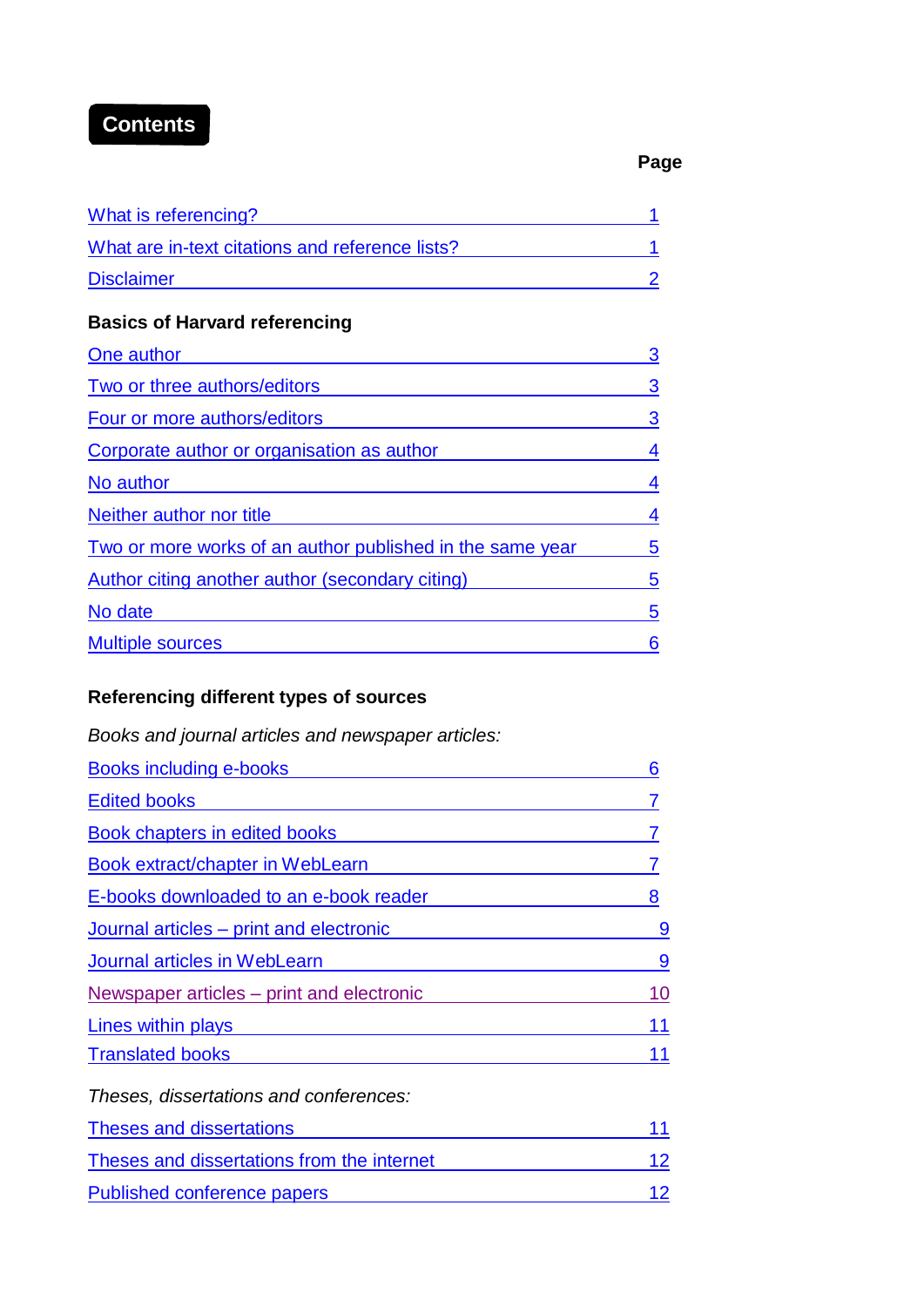| Conference papers from the internet                          | 13        |
|--------------------------------------------------------------|-----------|
| Unpublished conference papers or presentations               | 13        |
| Government and international organisation publications:      |           |
| <b>Government Command Papers (Green and White Papers)</b>    | 13        |
| <b>Government Departmental publications</b>                  | 14        |
| Publications of international organisations                  | 14        |
| <b>Business resources:</b>                                   |           |
| <b>Company annual reports</b>                                | 15        |
| Market research reports from a database                      | 15        |
| Company or country profiles/reports from a database          | 16        |
| Financial reports from a database                            | 16        |
| Data obtained from Datastream or Bloomberg                   | 17        |
| Internet resources:                                          |           |
| <u>Web pages</u>                                             | 17        |
| <b>Blogs</b>                                                 | 18        |
| <b>Forums: entire forum</b>                                  | 18        |
| Forums: individual message or thread                         | 19        |
| <b>Emails and other personal communication</b>               | 19        |
| <b>Emails/messages sent to a discussion list</b>             | <b>20</b> |
| Facebook                                                     | 20        |
| <b>Twitter</b>                                               | 20        |
| <b>Podcasts</b>                                              | 21        |
| Lectures and lecture materials:                              |           |
| Lectures                                                     | 21        |
| Tutors' handouts (in class)                                  | 21        |
| Tutors' lecture notes or handouts in WebLearn                | 22        |
| <b>PowerPoint presentations in WebLearn</b>                  | <u>22</u> |
| Online lectures, webinars, presentations or videoconferences | 22        |
| Visual resources:                                            |           |
| Book illustrations, diagrams, logos, tables or graphs        | 23        |
| Online illustrations, diagrams, logos, tables or graphs      | 23        |
| <b>Installations or exhibits</b>                             | 24        |
| Paintings or drawings                                        | 24        |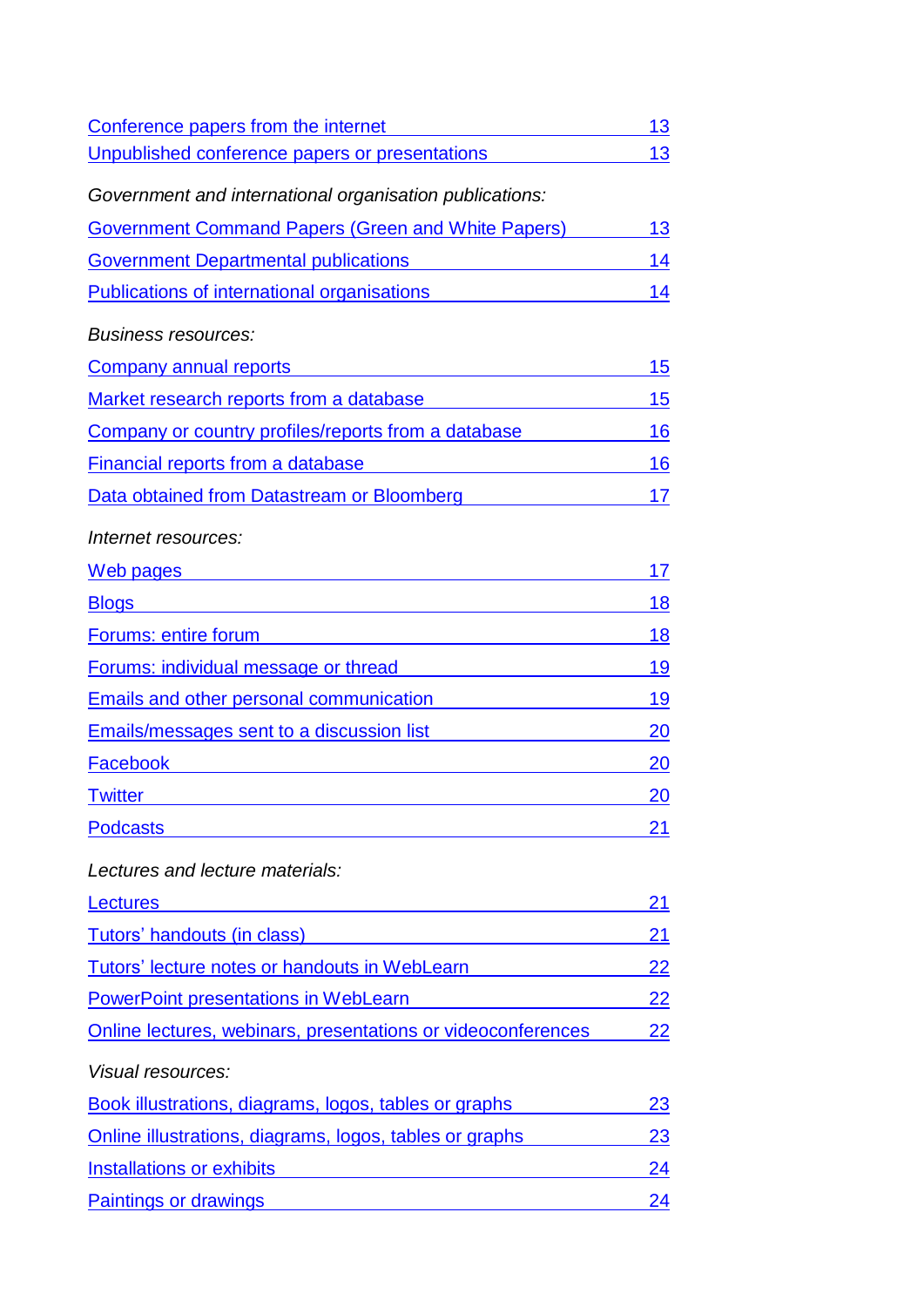| Photographs - prints or slides <b>contained a set of the set of the set of the set of the set of the set of the set of the set of the set of the set of the set of the set of the set of the set of the set of the set of the se</b>   | 25 |
|----------------------------------------------------------------------------------------------------------------------------------------------------------------------------------------------------------------------------------------|----|
| Photographs from the internet                                                                                                                                                                                                          | 25 |
| <b>Posters</b><br><u> 1980 - Johann Stein, mars an deus Frankrik (f. 1980)</u>                                                                                                                                                         | 26 |
| <b>Sculptures Sculptures <i>Contract Contract Contract Contract Contract Contract Contract Contract Contract Contract Contract Contract Contract Contract Contract Contract Contract Contract Contract Contract Contract Contr</i></b> | 26 |
| <b>Exhibition catalogues</b>                                                                                                                                                                                                           | 27 |
| Captions for images copied from print sources 28                                                                                                                                                                                       |    |
| Captions for images copied from online sources                                                                                                                                                                                         | 29 |
| Interviews:                                                                                                                                                                                                                            |    |
| <b>Television interviews</b><br><u> 1980 - Johann Barbara, martxa amerikan personal (h. 1980).</u>                                                                                                                                     | 29 |
| <b>Newspaper interviews</b><br><u> 1989 - Johann Stein, marwolaethau a bhann an t-Albann an t-Albann an t-Albann an t-Albann an t-Albann an t-Al</u>                                                                                   | 30 |
| Interviews published online <b>Container and Container and Container</b> and Container and Container and Container                                                                                                                     | 30 |
| Television, film and radio resources:                                                                                                                                                                                                  |    |
| <b>Television programmes</b><br><u> 1980 - Johann Stein, martin santa a</u>                                                                                                                                                            | 30 |
| Episodes from television programmes                                                                                                                                                                                                    | 31 |
| <b>Films/movies</b><br><u> 1989 - Johann Barn, amerikansk politiker (</u>                                                                                                                                                              | 31 |
| Films on DVD/Blu-ray experience and the property of the state of the state of the state of the state of the state of the state of the state of the state of the state of the state of the state of the state of the state of t         | 32 |
| <b>Films on YouTube 22 All and 23 All and 24 All and 24 All and 24 All and 24 All and 24 All and 24 All and 24 All and 24 All and 24 All and 24 All and 24 All and 24 All and 25 All and 26 All and 26 All and 26 All and 26 All</b>   |    |
| Radio programmes and the state of the state of the state of the state of the state of the state of the state of the state of the state of the state of the state of the state of the state of the state of the state of the st         |    |
| Radio programmes heard on the internet                                                                                                                                                                                                 | 33 |
| Computer and digital resources:                                                                                                                                                                                                        |    |
| Computer programs entitled by the computer programs                                                                                                                                                                                    | 33 |
| <b>Apps</b>                                                                                                                                                                                                                            | 34 |
| Video and computer games <b>Video and Computer games</b>                                                                                                                                                                               | 34 |
| <b>Index</b>                                                                                                                                                                                                                           | 36 |
|                                                                                                                                                                                                                                        |    |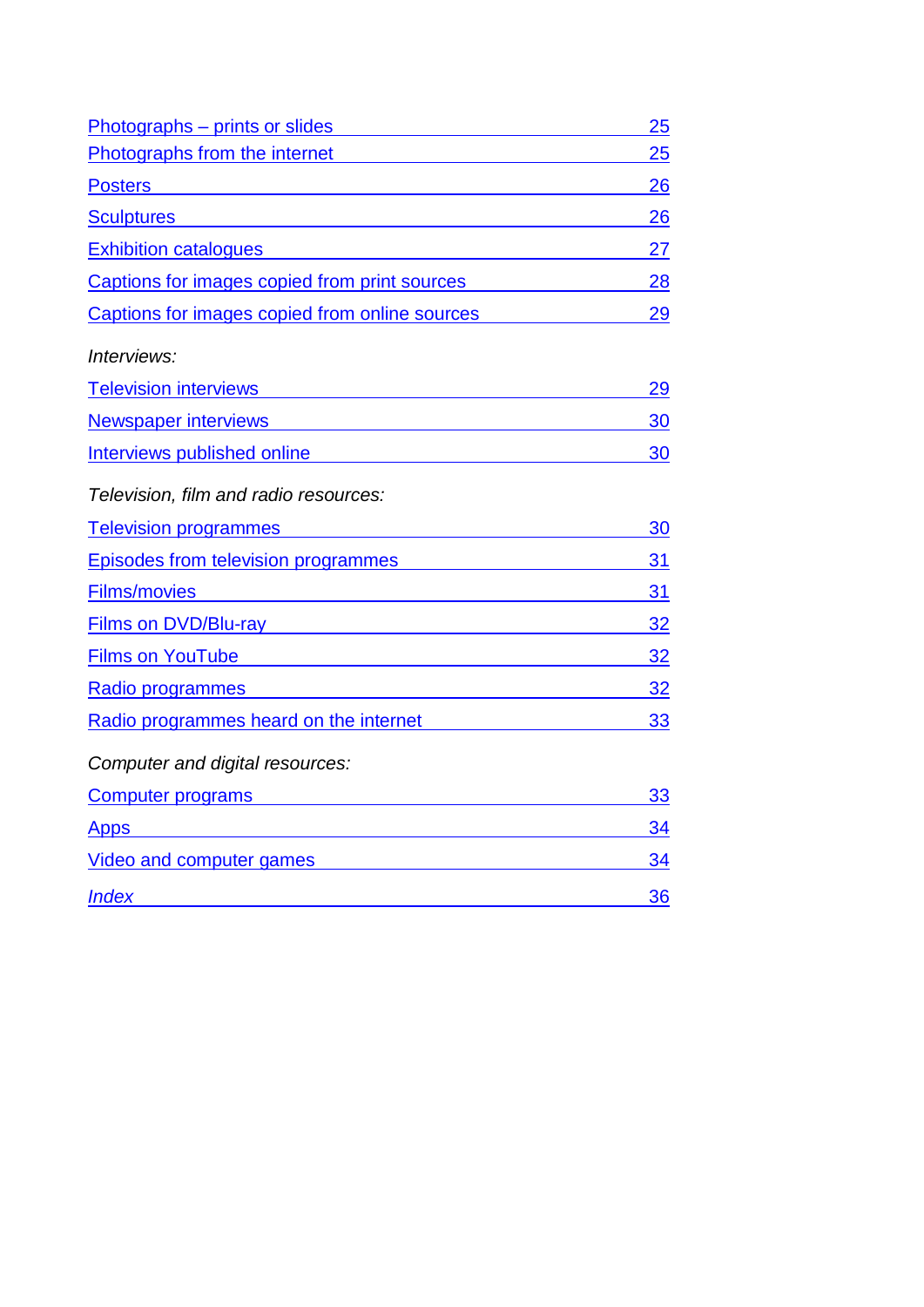# <span id="page-4-0"></span>**What is referencing?**

- Referencing is the process of acknowledging your sources. Sources include anything you take information from, eg, books, journals, magazines, newspapers, websites, lectures, legislation, maps, television and radio programmes, works of art, etc.
- By referencing your sources you are demonstrating to your tutors the breadth of your research and reinforcing your own arguments. Using a wide range of sources is excellent academic practice and is certainly not a sign of weakness!
- Referencing enables your tutors and anyone else reading your work to check your sources and follow up information for themselves.
- Failure to reference correctly, or worse still, not to reference at all, may lead to accusations of **plagiarism** (using other people's ideas, words and research as if they were your own). Plagiarism is a serious offence at university and may lead to disciplinary action.

# <span id="page-4-1"></span>**What are in-text citations and reference lists?**

Harvard referencing consists of two parts:

#### **1. In-text citation**

 The author and date of publication appear in brackets immediately after the idea, information or quote you are referring to in your work, eg:

Political reform is needed (Kruger, 2007).

 You need to include the page number in your text when you **quote** directly from a source, eg:

For some, 'going green' is driven by the prospect of 'pocketing substantial government subsidies' (Lawson, 2009, p. 118).

 You also need to include the page number if you **paraphrase** (re-write) an author's specific idea or sentence using your own words, eg:

Swetnam (2004, p. 95) argues that consistency is of the utmost importance in referencing.

 Where the author's name appears in your essay, you do not need to put the name in brackets, eg:

Luke (2008) highlights the importance of business to business pressure.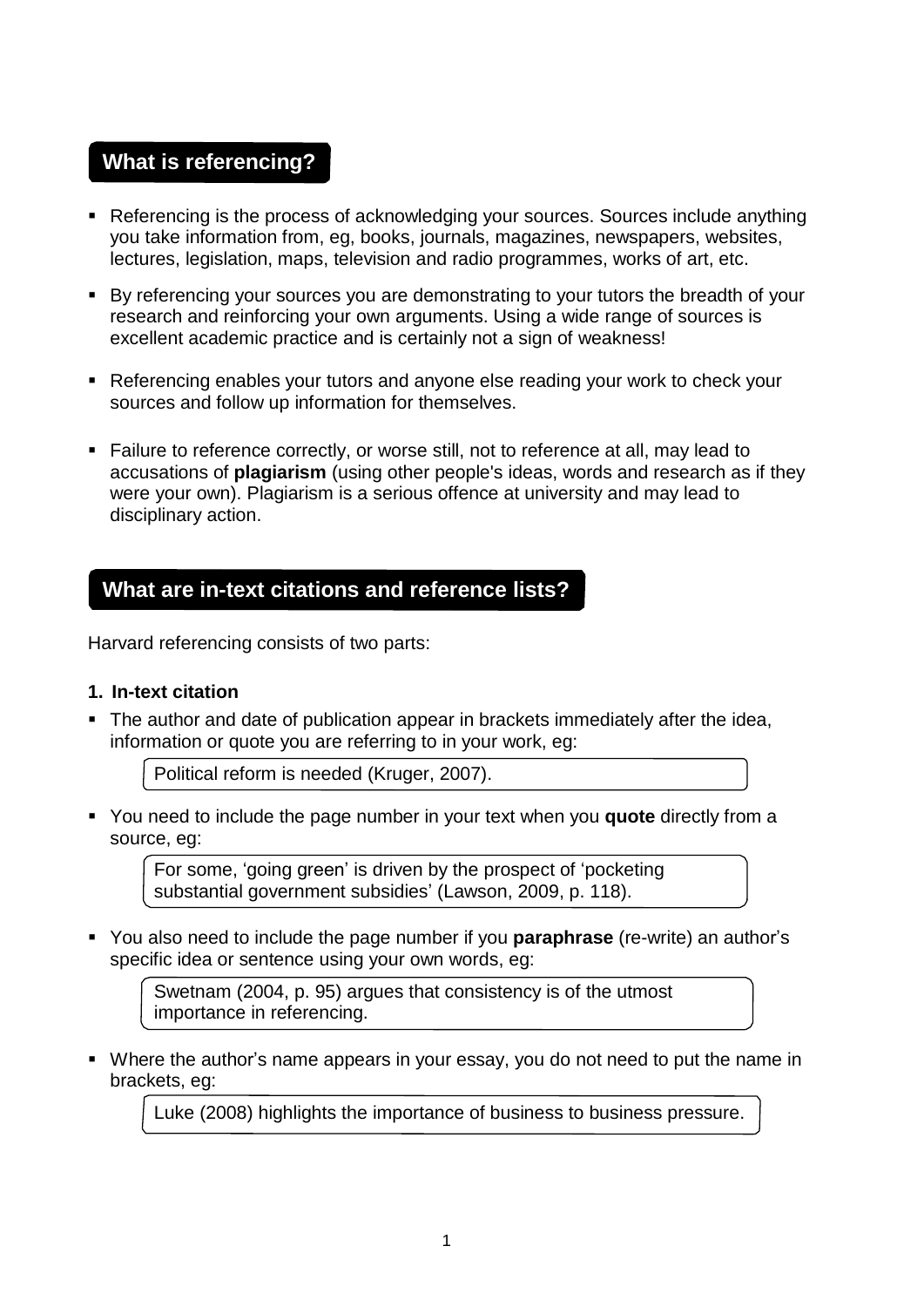# **2. A reference list**

• This appears at the end of your assignment giving full publication details for all of the sources you used, eg:

Kruger, D. (2007) *On fraternity: politics beyond liberty and equality*. London: Institute for the Study of Civil Society.

 Your sources should be listed in alphabetical order by author surname in your reference list.

# **Disclaimer**

• There is no definitive version of the Harvard system of referencing. This guide provides advice based on the style in the book: **Pears, R. and Shields, G. (2013)** *Cite them right: the essential referencing guide***, 9th edn. Basingstoke: Palgrave Macmillan.** Check with your tutor to confirm the Harvard referencing requirements for your work.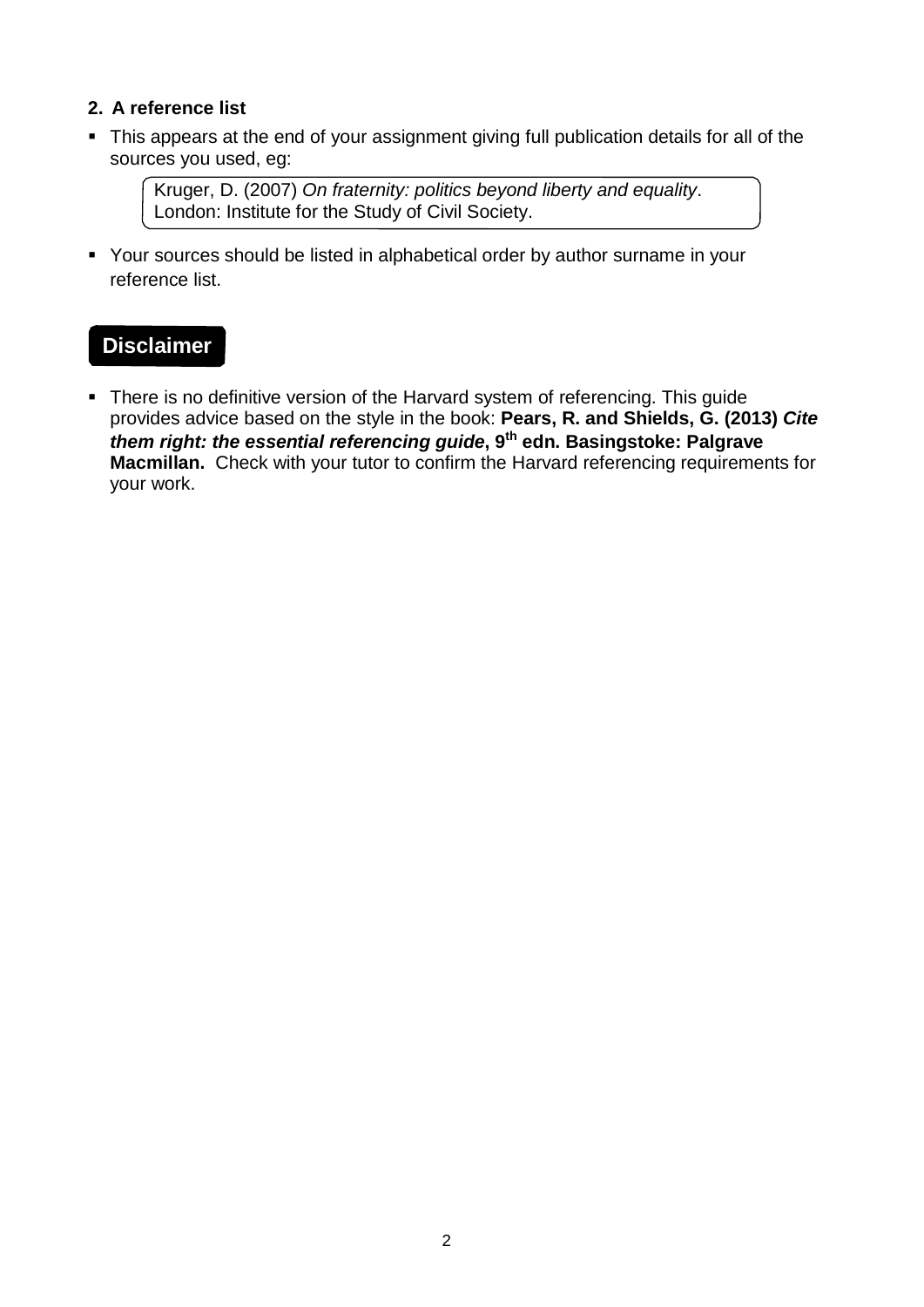# <span id="page-6-1"></span><span id="page-6-0"></span>**Basics of Harvard Referencing**

# **One author**

#### **In-text citation example:**

From a survey of twenty-four American museums, Chhabra (2009, p. 315) observes that 'almost all the marketing plans failed to emphasize the need to build relationships with the local community with an objective to benefit them'.

#### **Reference list example:**

Chhabra, D. (2009) 'Proposing a sustainable marketing framework for heritage tourism', *Journal of Sustainable Tourism*, 17(3), pp. 303-320.

# <span id="page-6-2"></span>**Two or three authors/editors**

#### **In-text citation example:**

When translating legal texts, ambiguities in the language pose a key challenge (Hjort-Pedersen and Faber, 2001).

#### **Reference list example:**

Hjort-Pedersen, M. and Faber, D. (2001) 'Lexical ambiguity and legal translation: A discussion', *Multilingua*, 20(4), pp. 379-392.

#### **Tip**

List all authors in your in-text citation and reference list.

#### **Four or more authors/editors**

#### **In-text citation example:**

Macaro *et al.* (2014) show that …

#### **Reference list example:**

Macaro, E., Nakatani, Y., Hayashi, Y. and Khabbazbashi, N. (2014) 'Exploring the value of bilingual language assistants with Japanses English as a foreign language learners', *Language Learning Journal*, 42(1), pp. 41-54.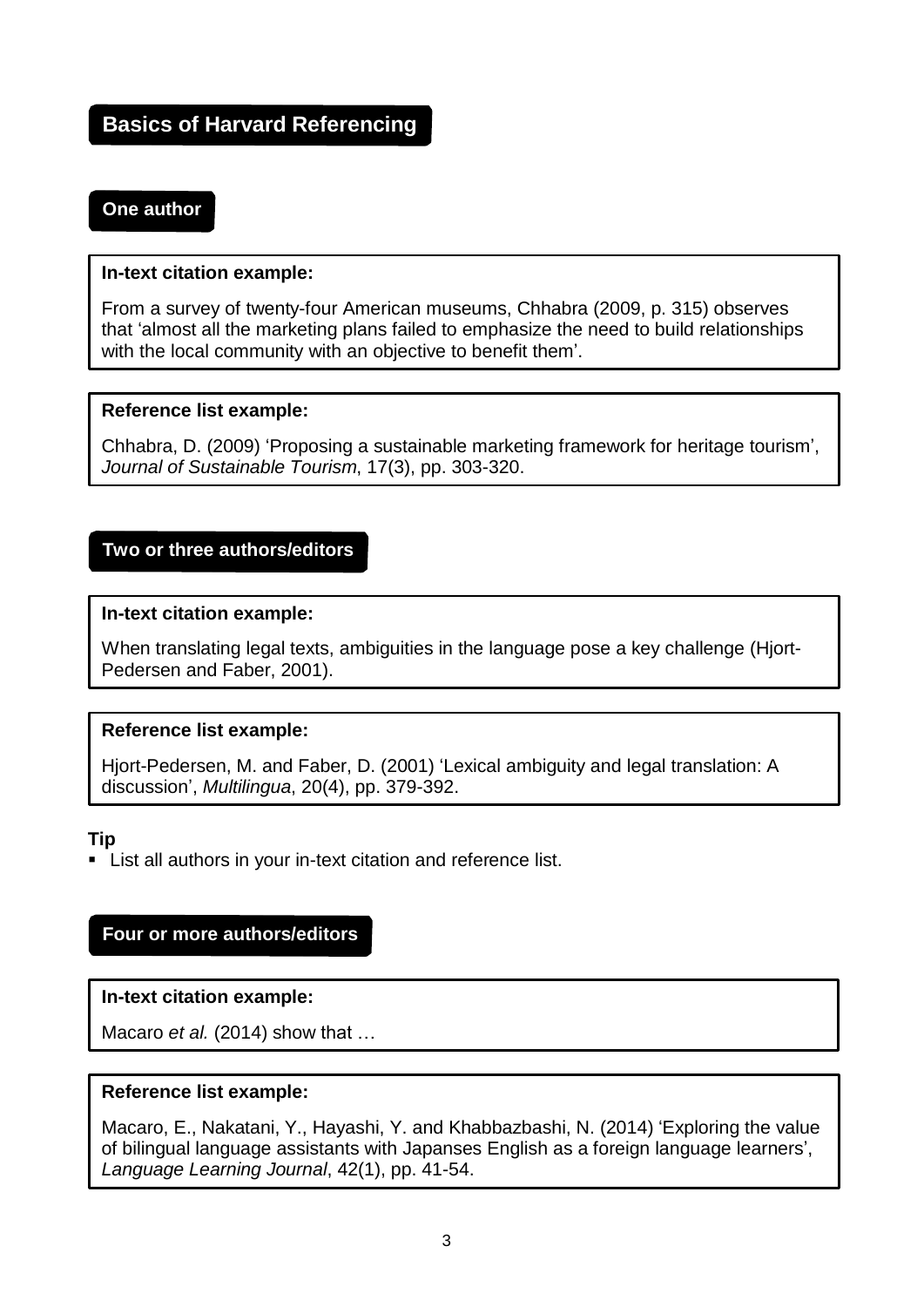# <span id="page-7-1"></span>**Tips**

- For four or more authors, list the first author's surname followed by *et al.* (this is Latin for 'and others') in the in-text citation.
- In the reference list, you must list all of the authors' names.

# <span id="page-7-0"></span>**Corporate author or organisations as author**

#### **In-text citation example:**

Meeting data protection requirements demands good practice in records management (Crown Prosecution Service, 2008).

#### **Reference list example:**

Crown Prosecution Service (2008) *Data protection: legal guidance*. Available at: [http://www.cps.gov.uk/legal/d\\_to\\_g/data\\_protection/](http://www.cps.gov.uk/legal/d_to_g/data_protection/) (Accessed: 20 November 2013).

# **Tip**

 Sometimes an organisation or company is responsible for the work. Use the organisation as the author if there is not an individual author named – this is often referred to as a **corporate author**.

# **No author**

#### **Referencing newspaper articles where no author can be indentified:**

*Title of newspaper* (Year) 'Title of article', day and month, page number(s).

**Referencing websites where no author or organisation can be indentified:**

*Title* (Year) Available at: URL (Accessed: date).

#### **Tips**

- If the author/editor is anonymous or cannot be identified, do not use the term 'anon'. Instead, use the title of the work (or URL if a website) and date in your in-text citation.
- You should carefully assess the credibility of any source which does not have an identifiable author.

# **Neither author nor title**

**Referencing websites where no author or organisation or title can be indentified:**

URL (Year) (Accessed: date).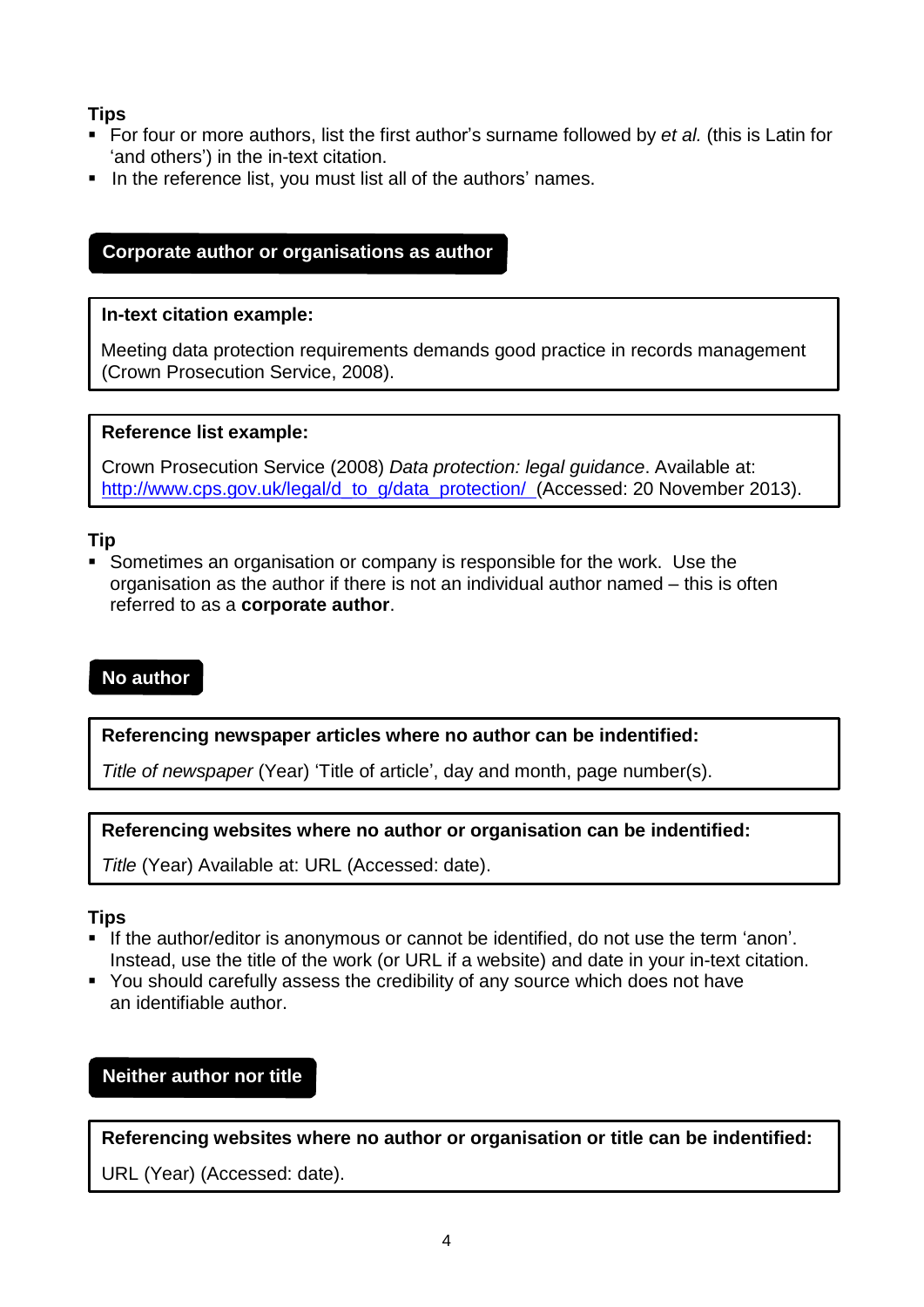# **Tip**

 If a resource has no identifiable author or title you should be cautious about using it for your academic work as you must be able to trust the credibility of all your sources.

# <span id="page-8-0"></span>**Two or more works of an author published in the same year**

## **In-text citation example:**

Vighi and Feldner (2007a; 2007b) examine Zizek's critique of Foucault's discourse analysis.

# **Reference list example:**

Vighi, F. and Feldner, H. (2007a) 'Ideology critique or discourse analysis? Zizek against Foucault', *European Journal of Political Theory,* 6(2), pp. 141-159.

Vighi, F. and Feldner, H. (2007b) *Zizek: beyond Foucault.* Basingstoke: Palgrave MacMillan.

# <span id="page-8-1"></span>**Author citing another author (secondary citing)**

#### **In-text citation example:**

Children influence family purchases through 'pester power' (Evans and Toth, 2003, cited in McCarthy and McCarthy, 2007, p.2).

#### **Reference list example:**

McCarthy, M. and McCarthy, P. (2007) 'Parents' perceptions of pork sausages as a meal solution', *Journal of Food Products Marketing,* 13(4), pp. 1-22.

#### **Tips**

- If you have only read the work that cites the original author, you should only include these details in your reference list.
- **If possible, find and read the cited work. If you have done so you should then cite and** reference both works fully.

# <span id="page-8-2"></span>**No date**

# **Tips**

- If there is no publication date then use the term 'no date' instead of the year, eg, (Smith, no date, p. 52).
- Remember to think about the reliability or any undated information you use for your assignments.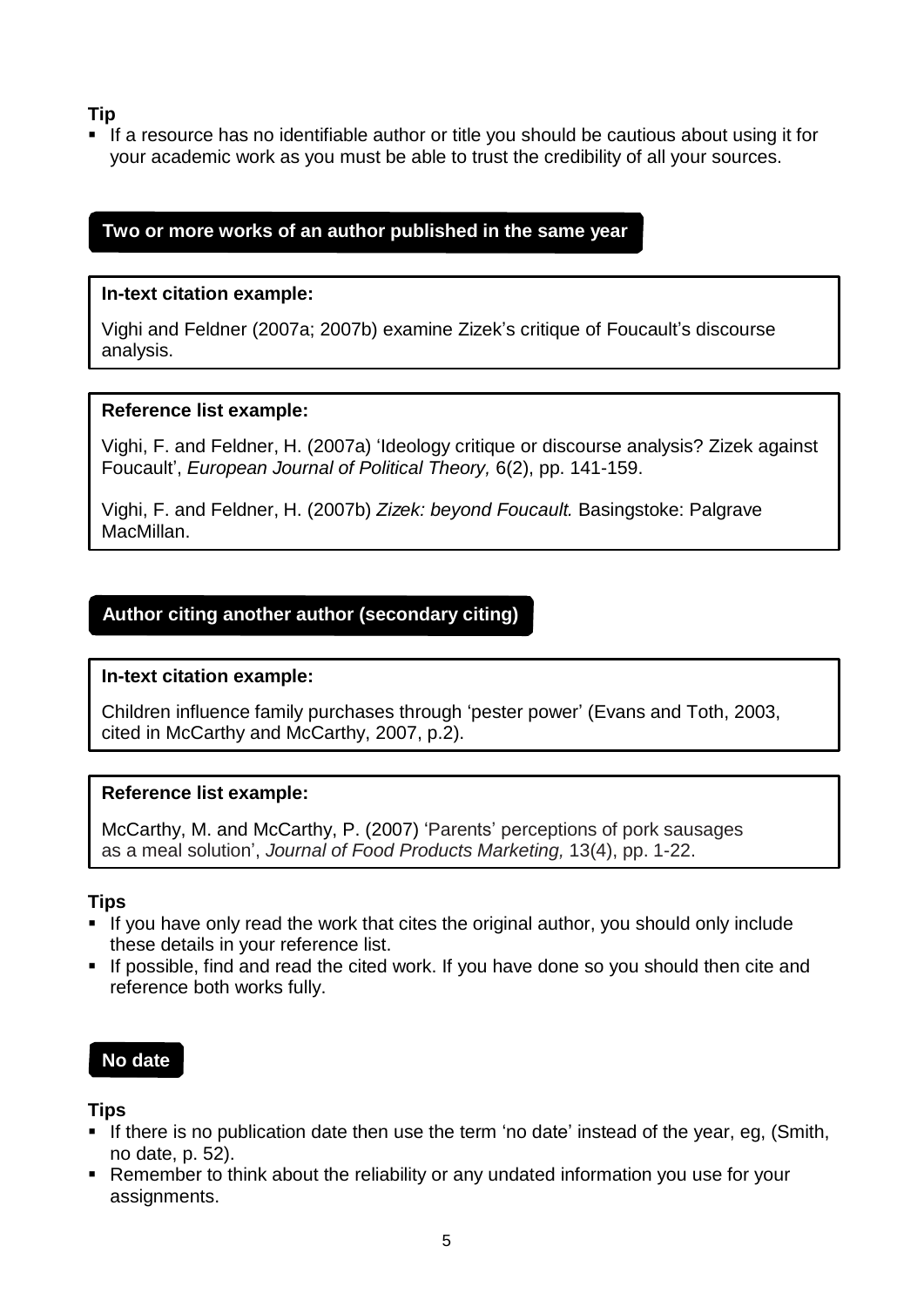#### <span id="page-9-2"></span><span id="page-9-0"></span>**In-text citation example:**

Recent studies have discussed the concept of authenticity within the tourism industry (Chhabra, 2010; Sims, 2009; Condevaux, 2009).

# **Tip**

Use the semi-colon **;** to clearly separate multiple sources in your in-text citation.

# <span id="page-9-1"></span>**Referencing different types of sources**

# **Books, including e-books**

Author (Year) *Title of book*. Edition. Place of publication: Publisher.

#### **In-text citation example:**

The history of feminist film theory can be seen in the context of its relationship to the wider theoretical fields of post-structuralism and psychoanalysis (McCabe, 2004).

# **Reference list example:**

McCabe, J. (2004) *Feminist film studies: writing the woman into cinema.* London: Wallflower.

#### **Reference list example with later edition:**

Stuart-Hamilton, I. (2012) *The psychology of ageing: an introduction*. 5th edn. London: Jessica Kingsley.

# **Tips**

- To find the **date of publication**, the **publisher** and the **place of publication**, look on the back of the main title page. You can also find this information on the library catalogue.
- You only need to mention the **edition** if it is not the first edition. Abbreviate edition to edn. For example, if the book is the second edition, write 2<sup>nd</sup> edn. after the title in your reference list.
- E-books that are identical to printed books with the same publication details, edition and page numbers should be referenced in the same way as the printed book. There is no need to include the URL.
- If more than one place of publication is listed, use the first in the list or the one that is highlighted.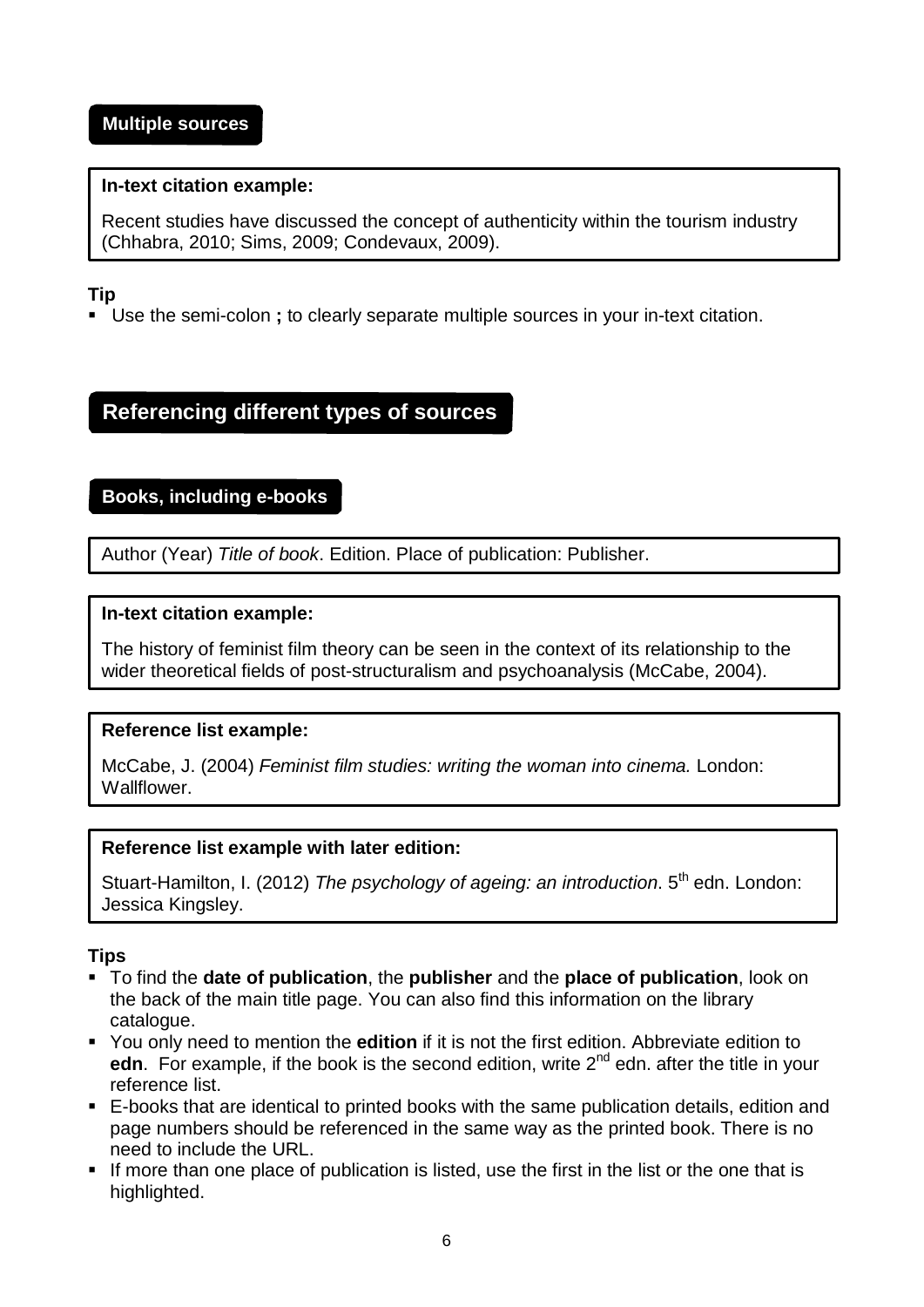# <span id="page-10-1"></span><span id="page-10-0"></span>**Edited books**

Editor (ed.) (Year) *Title of book*. Place of publication: Publisher.

#### **In-text citation example:**

Research shows that television has a huge impact on social behaviour in many parts of the world (Asamen and Berry, 1998).

#### **Reference list example:**

Asamen, J.K. and Berry, G.L. (eds.) (1998) *Research paradigms, television, and social behavior*. London: Sage Publications.

# **Book chapters in edited books**

Chapter author (Year) 'Title of chapter', in Book editor (ed.) *Title of book*. Place of publication: Publisher, page numbers.

#### **In-text citation example:**

Clarke (2006, p. 91) argues that 'the transformation of citizens into consumers diminishes the collective ethos and practices of the public domain'.

#### **Reference list example:**

Clarke, J. (2006) 'Consumerism and the remaking of state-citizen relations in the UK', in Marston, G. and McDonald, C. (eds.) *Analysing social policy: a governmental approach.*  Cheltenham: Edward Elgar. pp. 89-106.

#### **Tips**

- When citing a chapter, use the **publication date** of the book.
- Remember to include the **page numbers** of the chapter in your reference list.

#### <span id="page-10-2"></span>**Book extracts/chapter in WebLearn**

Book extracts or chapters accessed via WebLearn should be referenced in the same way as other books / book chapters, but should also include the module and WebLearn details.

Author (Year) 'Extract/chapter title' in *Title of book*. Edition (if not first)*.* Place of publication: Publisher, page numbers. *Module code: module title*. Available at: WebLearn URL (Accessed: date).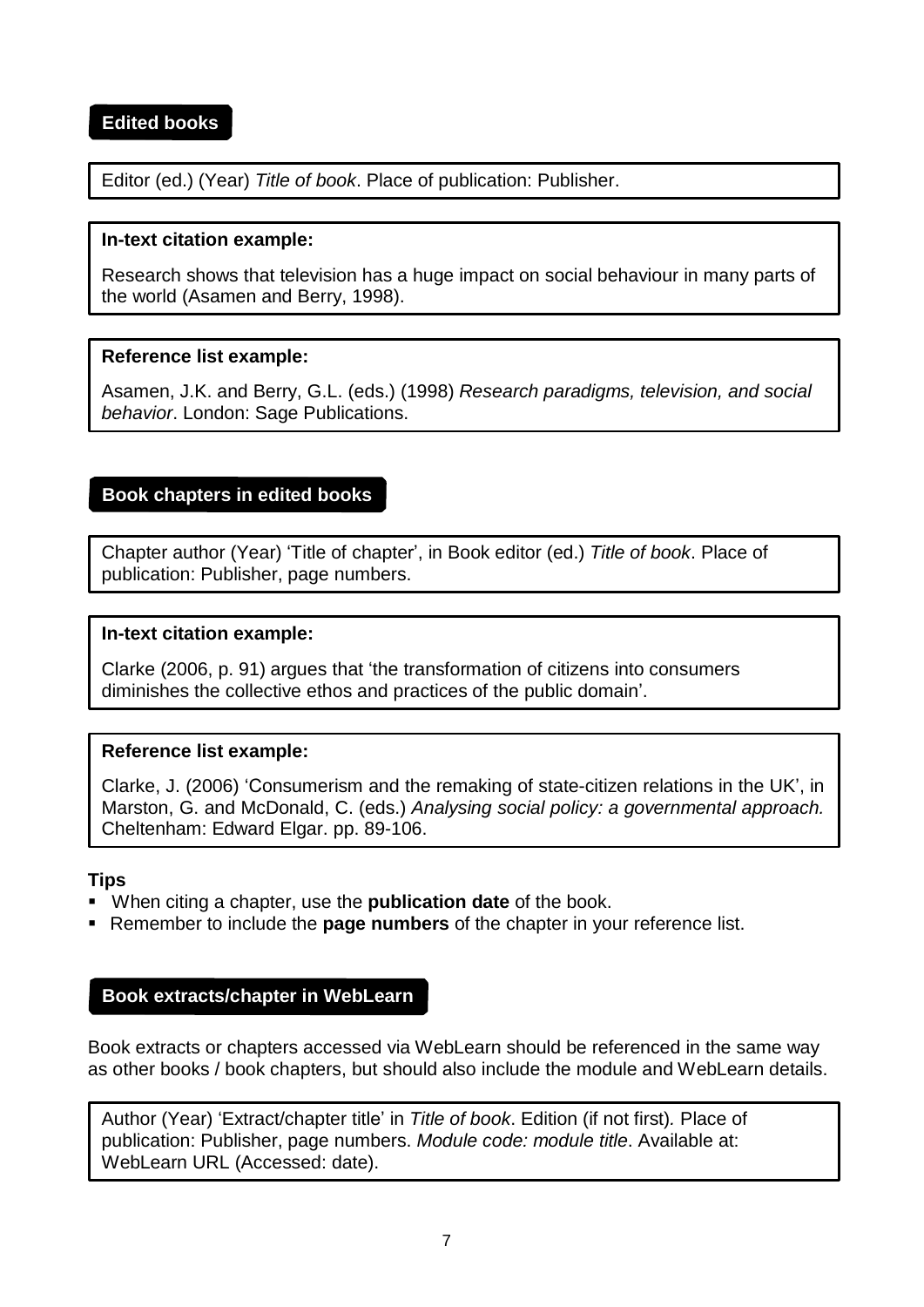#### **In-text citation example:**

Thompson (2013) states …

#### **Reference list example:**

Thompson, N. (2013) 'Appraisal and performance management' in *People management.* Basingstoke: Palgrave Macmillan, pp. 65-74. *MN4002: Fundamentals of Management*. Available at: [http://weblearn.londonmet.ac.uk \(](http://weblearn.londonmet.ac.uk/)Accessed: 10 December 2013).

#### **Or, if an extract/chapter from an edited book:**

Author (Year) 'Extract/chapter title' in Book editor (ed.) *Title of book*. Edition (if not first)*.*  Place of publication: Publisher, page numbers. *Module code: module title*. Available at: WebLearn URL (Accessed: date).

#### <span id="page-11-0"></span>**E-books downloaded to an e-book reader**

E-books downloaded to e-book readers (eg, Kindle, Kobo, Sony, smartphones and tablets) may not have the same pagination as the printed book. In your reference list you should provide details of where you downloaded the e-book from and the download date.

Author (Year) *Title of book*. Edition (if not first). Available at: URL where you downloaded the e-book or the book's DOI (digital object identifier) (Downloaded: date).

#### **In-text citation example:**

Machiavelli (2004) writes that reforming an existing order is one of the most difficult things a prince can do.

#### **Reference list example:**

Machiavelli, N. (2004) *The Prince*. Available [at: http://www.amazon.co.uk/kindle-e](http://www.amazon.co.uk/kindle-e-books)[books \(](http://www.amazon.co.uk/kindle-e-books)Downloaded: 5 February 2012).

#### **Tips**

- You should use the year the e-book version was published.
- If the e-book reader does not provide page numbers, use the chapter and/or % instead for citing the location of quoted text, eg, (Machiavelli, 2004, chapter I, 7%).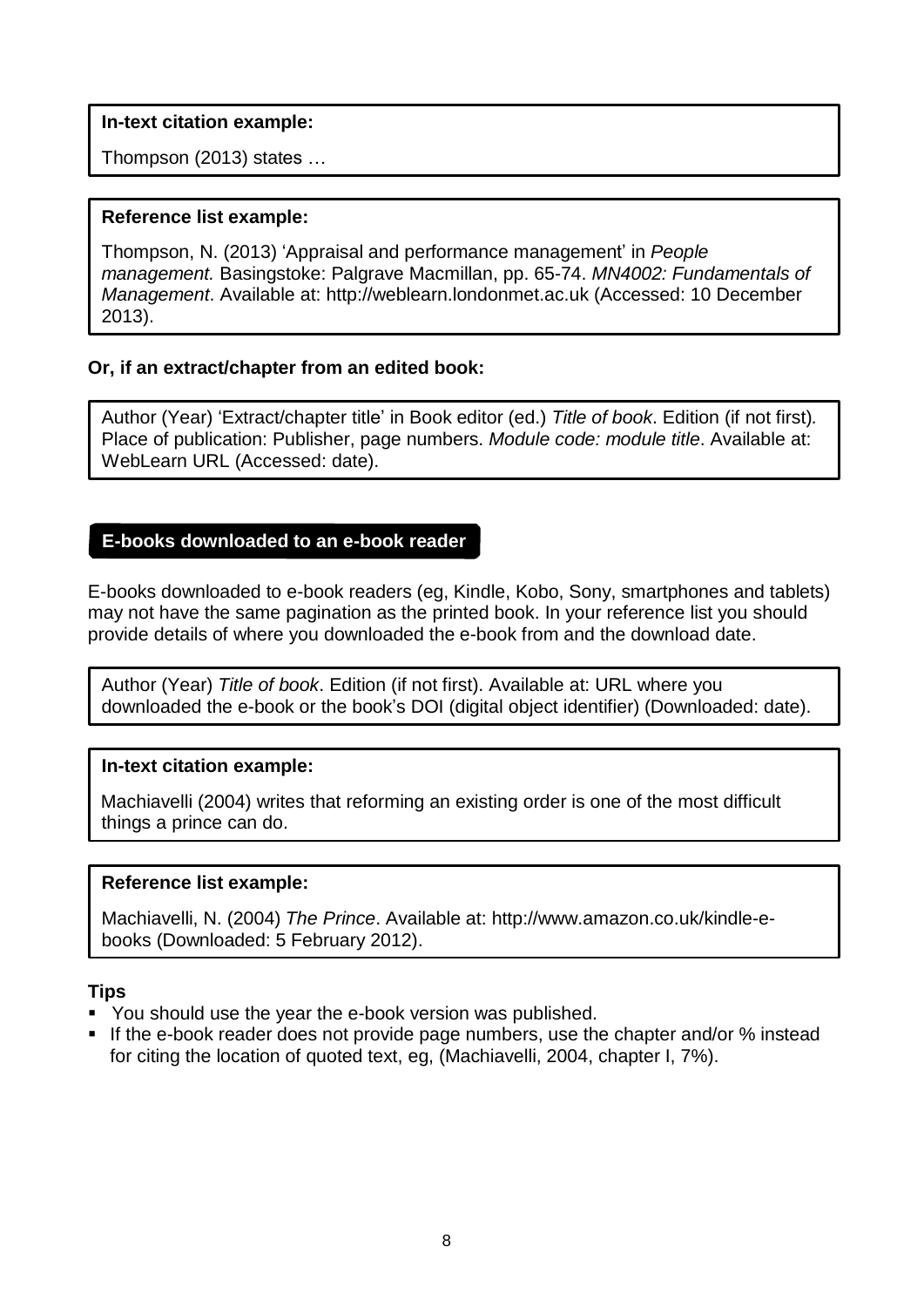# <span id="page-12-0"></span>**Journal articles – print and electronic**

All journal articles should be referenced in this format, including print and electronic articles (from databases, Google Scholar, online collections, etc). If a DOI (digital object identifier) is available for an electronic article you should add it at the end of the reference.

Author (Year) 'Title of article', *Title of Journal*, volume(issue), page numbers. doi (if available).

# **In-text citation example:**

Pintrich (2003) translates generalised statements on motivation into a list of principles to consider when structuring student learning.

# **Reference list example:**

Pintrich, P. (2003) 'A motivational science perspective on the role of student motivation in learning and teaching contexts', *Journal of Education Psychology*, 95(4), pp. 667- 686.

# **Reference list example with DOI:**

Rowe, C. (1999) 'The Stanley Segal Award: do social stories benefit children with autism in mainstream primary schools?', *British Journal of Special Education,* 26, pp. 12-14. doi: 10.1111/1467-8527.t01-1-00094.

# **Tips**

- Some journals use the month or season of publication, or just a number instead of the volume and issue numbers. Enter these details after the journal title in your reference list.
- You no longer need to include the database name or URL for an electronic article, but you should include the **DOI** if available. A **DOI** is a unique number used to tag online journal articles. It enables the reference to be found more easily, but does not guarantee full text access to the article.
- Check to see if journal articles you find on the internet have been **peer-reviewed**, or checked by academic experts, which will ensure they are of good enough quality to use in your academic work.
- If an online article does not have **page numbers** you can omit them from your reference.

# <span id="page-12-1"></span>**Journal articles in WebLearn**

Journal articles accessed via WebLearn should be referenced in the same way as other journal articles, but should also include the module and WebLearn details.

Author (Year) 'Title of article', *Title of journal*, volume (issue), page numbers. *Module code: module title*. Available at: WebLearn URL (Accessed date).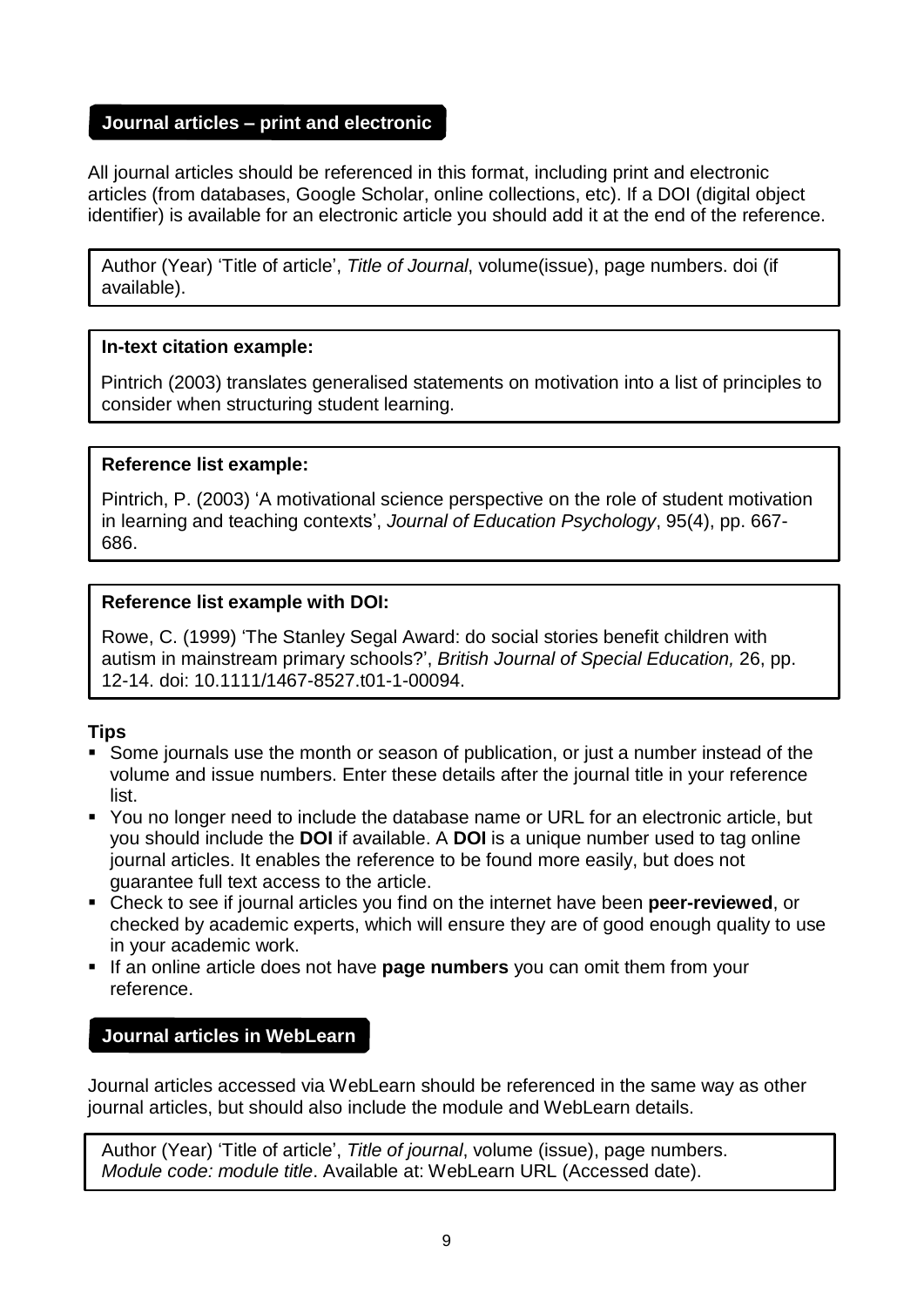# **In-text citation example:** Pintrich (2003) argues that …

#### **Reference list example:**

Pintrich, P. (2003) 'A motivational science perspective on the role of student motivation in learning and teaching contexts', *Journal of Educational Psychology*, 95(4), pp. 667- 686. *ED7122: Critical Theory and Education.* Available at[:](http://weblearn.londonmet.ac.uk/) [http://weblearn.londonmet.ac.uk](http://weblearn.londonmet.ac.uk/) (Accessed: 10 December 2013).

# <span id="page-13-0"></span>**Newspaper articles – print**

Author (Year) 'Title of article', *Title of newspaper*, day and month, page number(s).

#### **In-text citation example:**

The allocation of public funding for the UK film industry is still uncertain after the closure of the UK Film Council (Bintliff, 2010).

#### **Reference list example:**

Bintliff, E. (2010) 'Industry fears 'land grab' after Film Council ends', *The Financial Times*, 10 September, p. 4.

#### **Newspaper articles – online**

Author (Year) *Title of Article*. Available at: URL (Accessed: date).

#### **In-text citation example:**

 Chand (2014) discusses the ease at which private companies can bid for tender and 'operate' within the National Health Service (NHS).

#### **Reference list example:**

Chand, K. (2014) *Privatisation is ripping the NHS from our hands*. Available at: http://www.theguardian.com/healthcare-network/2014/aug/06/privatisation-ripping-nhs-fromour-hands (Accessed: 11<sup>th</sup> April 2016).

#### **Tips**

- When citing a newspaper article, consider how you can **evaluate** the article's accuracy and academic value.
- When citing an online newspaper article it is no longer necessary to include the URL.
- Where no author is given, use the format: *Title of newspaper* (Year) 'Title of article', day and month, page number(s).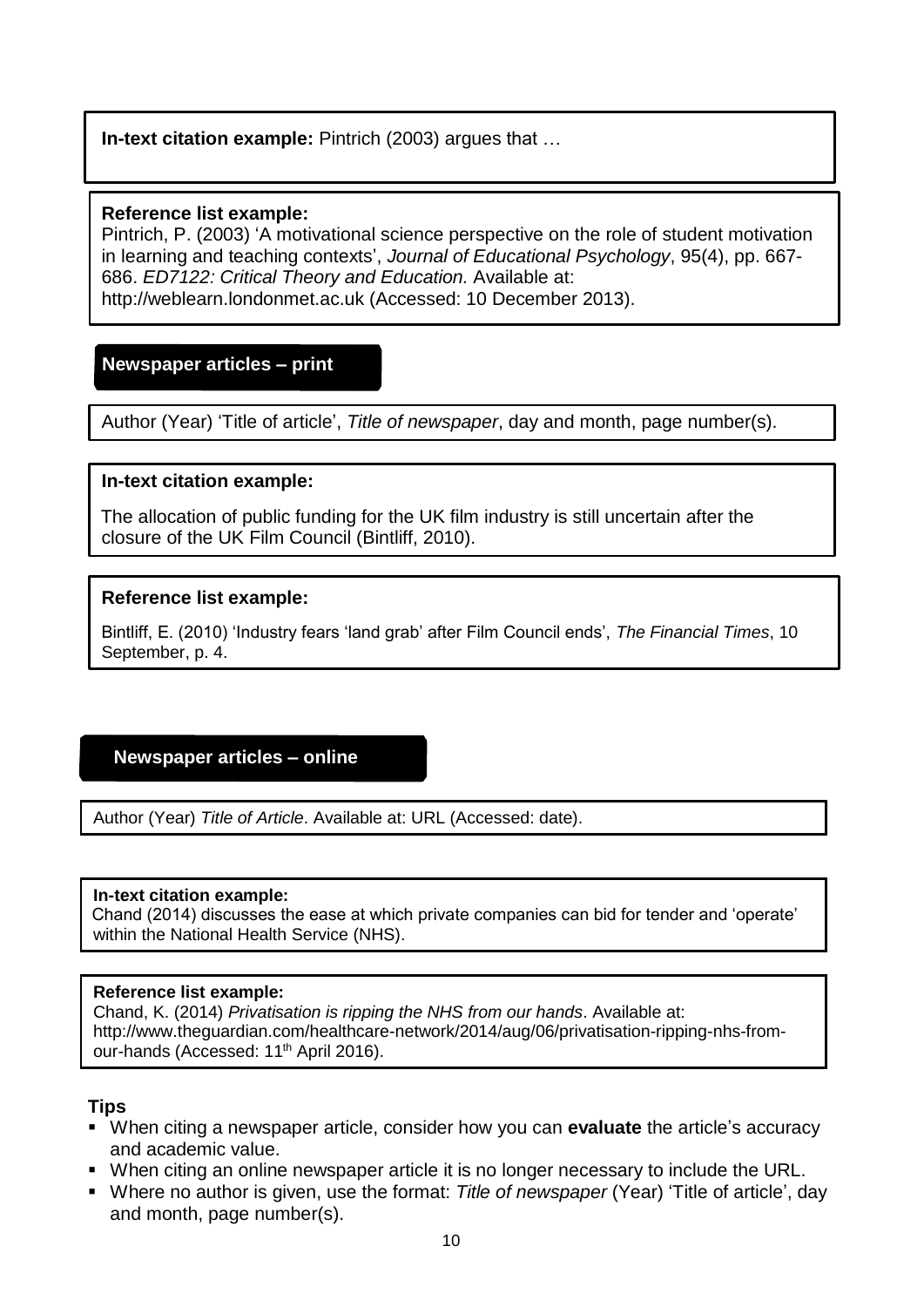# <span id="page-14-0"></span>**Lines within plays**

Author (Year) *Play title.* Edition information. Place of publication: Publisher. Act. Scene: line.

#### **In-text citation example:**

'All lost, to prayers, to prayers! all lost!' (Shakespeare, 1954, 1.1: 51).

#### **Reference list example:**

Shakespeare, W. (1954) *The Tempest*. York: Methuen & Co. Ltd. 1.1: 51.

# **Translated books**

Author (Year) *Title of book*. Translated by Translator name. Place of publication: Publisher.

#### **In-text citation example:**

In describing the language of narrative, Barthes (1985) …

#### **Reference list example:**

Barthes, R. (1985) *The semiotic challenge*. Translated by Richard Howard. Berkeley: University of California Press.

#### **Tip**

The year and publisher is the year/publisher of the translated text, not the original work.

# <span id="page-14-1"></span>**Theses and dissertations**

Author (Year) *Title of thesis*. Type of degree thesis. Institution.

#### **In-text citation example:**

Evering's (2007) research shows the benefits of using an adjusted earnings approach for internet brand valuation.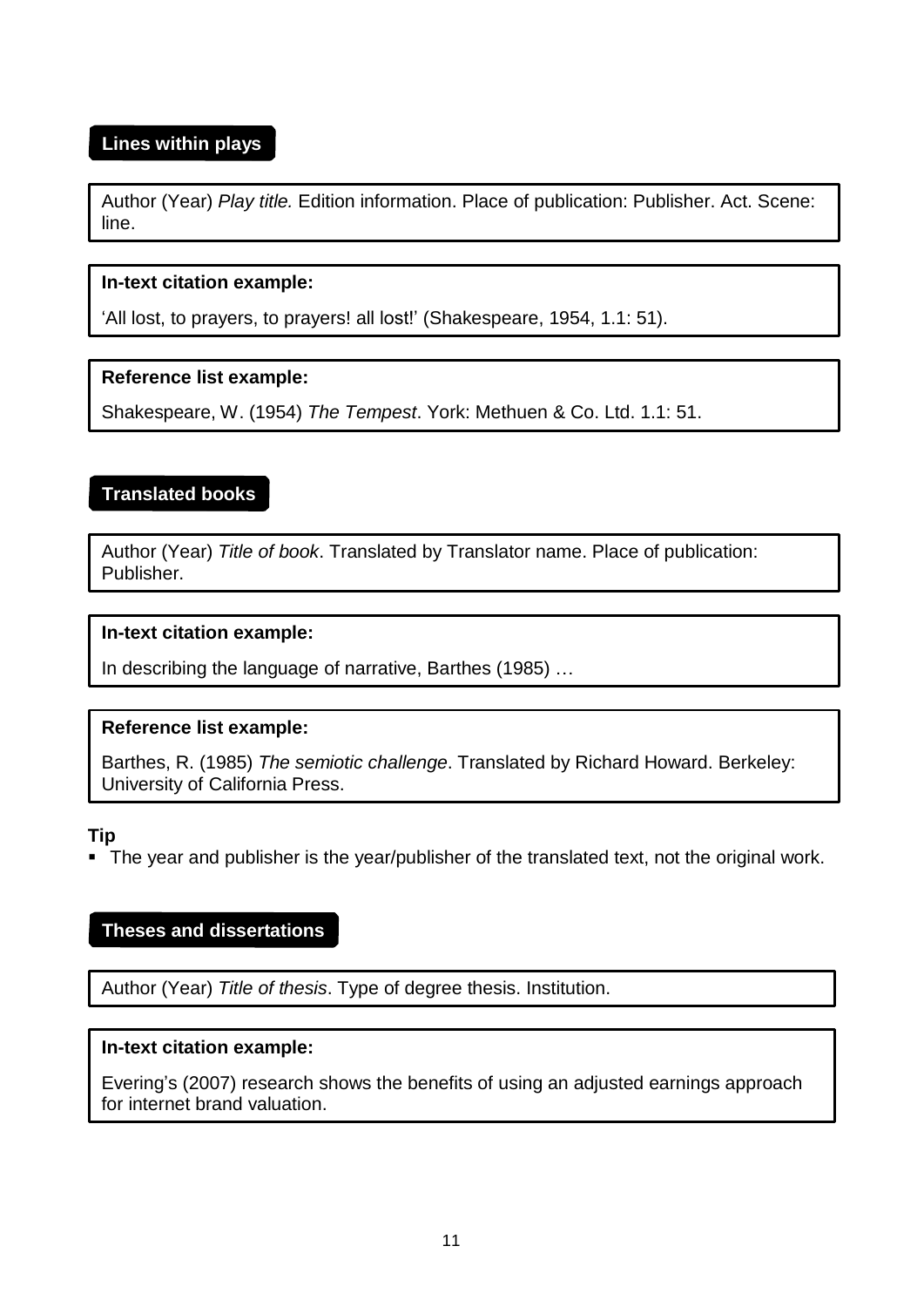<span id="page-15-0"></span>Evering, S. (2007) *The valuation of internet brands*. MSc thesis. London Metropolitan University.

#### **Theses and dissertations from the internet**

Author (Year) *Title of thesis*. Type of degree thesis. Institution. Available at: URL (Accessed: date).

#### **In-text citation example:**

British working-class women's literature experienced a renaissance during the 1980s era of Thatcherism (Petty, 2009).

#### **Reference list example:**

Petty, S. (2009) *Working-class women and contemporary British literature*. PhD thesis. Loughborough University. Available [at: http://hdl.handle.net/2134/5441](http://hdl.handle.net/2134/5441) (Accessed: 8 August 2011).

#### **Published conference papers**

Author (Year) 'Title of paper', in Editor of conference proceedings (ed.) (if available) *Title of conference proceedings,* Location and date of conference. Place of publication: Publisher, page numbers.

#### **In-text citation example:**

Gouadec (2001) argued for a more vocational approach to the postgraduate translation curriculum.

#### **Reference list example:**

Gouadec, D. (2001) 'Training translators: certainties, uncertainties, dilemmas', in Maia, B., Haller, J. and Ulrych, M. (eds.) *Training the language services provider for the new millennium: proceedings of the III Encontros de Tradução de Astra-FLUP*, Universidade do Porto 17 March. Porto: Universidade do Porto, pp. 31-41.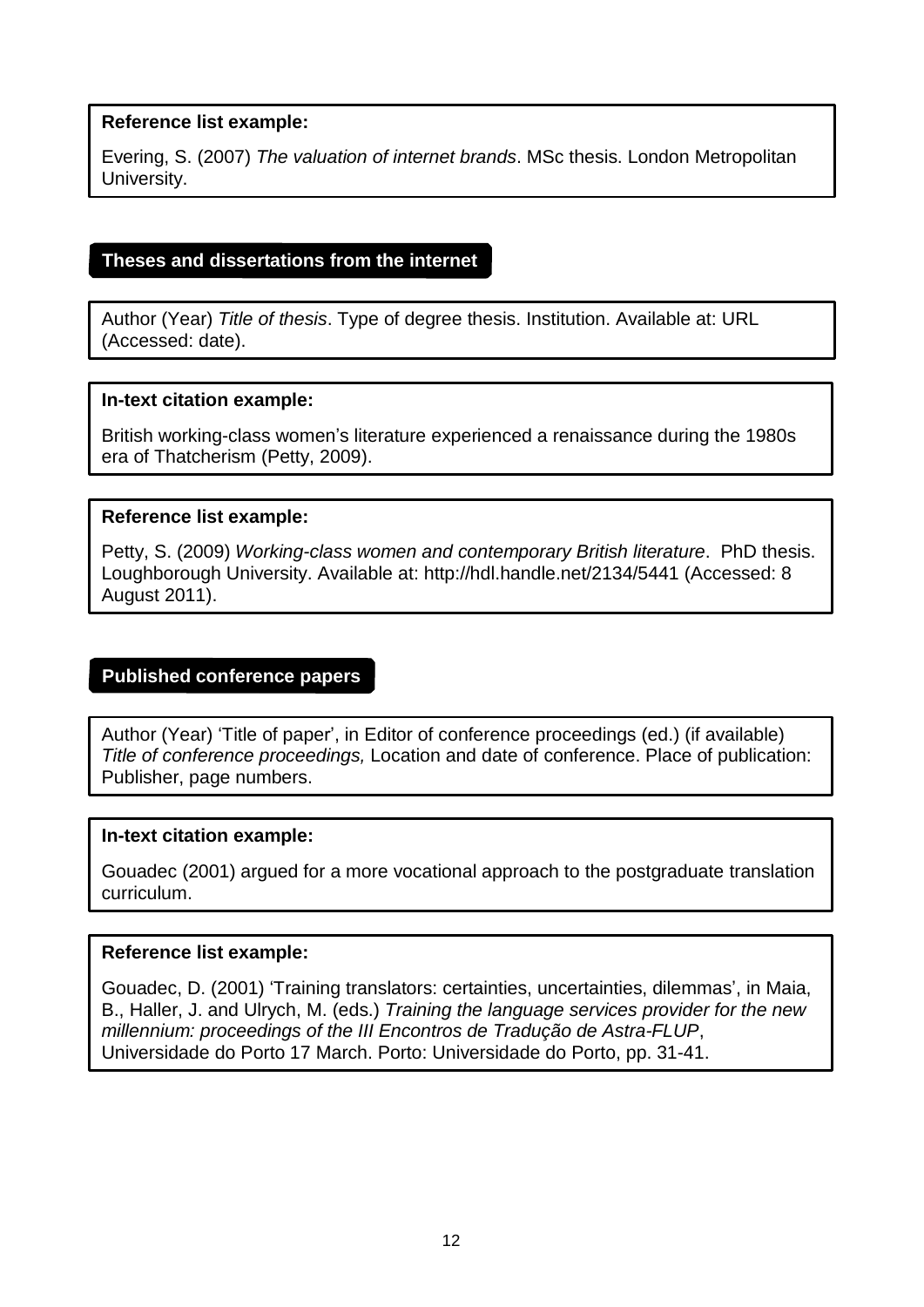# <span id="page-16-0"></span>**Conference papers from the internet**

Author (Year) Title of paper, *Title of conference,* Location and date of conference. Publisher. Available at: URL (Accessed: date).

#### **In-text citation example:**

Nie, Cashmore and Cane (2008) examined the impact of student-developed podcasts on students' learning.

#### **Reference list example:**

Nie, M., Cashmore, A. and Cane, C. (2008) 'The educational value of studentgenerated podcasts', *Association for Learning Technology Annual Conference,*  University of Leeds 9-11 September. The Association for Learning Technology. Available at: <http://hdl.handle.net/2381/4120> (Accessed: 18 August 2010).

#### **Tip**

**If not otherwise stated, the publisher will be the organising body of the conference.** 

#### **Unpublished conference papers or presentations**

Author or Presenter (Year) 'Title of paper'. Paper presented at *Title of conference,* Location and date of conference, unpublished.

#### **In-text citation example:**

Secker (2011) demonstrated the repository of learning resources that had been created as part of the DELILA project.

#### **Reference list example:**

Secker, J. (2011) 'Why, why, why DELILA?' Paper presented at *DELILA Dissemination Event*, Senate House, London 26 July, unpublished.

# <span id="page-16-1"></span>**Government Command Papers including Green and White Papers**

Name of committee or Royal Commission (Year) *Title*. Place of publication: publisher (Paper number).

#### **In-text citation example:**

*The importance of teaching* White Paper (Department for Education, 2010) highlights …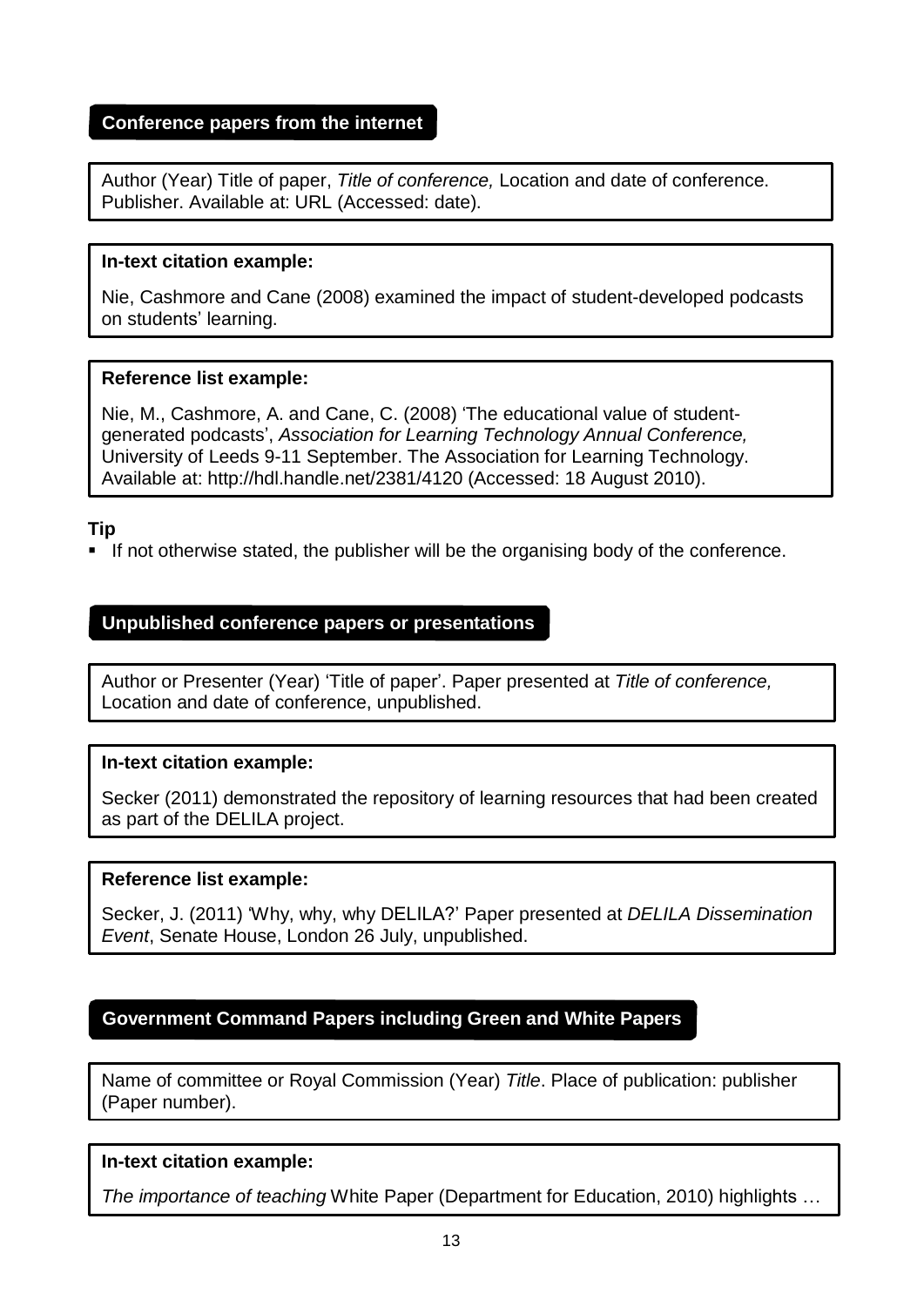<span id="page-17-0"></span>Department for Education (2010) *The importance of teaching: the schools White Paper 2010*. London: The Stationary Office (Cm 7980).

## **Government Departmental publications**

Name of government department (Year) *Title*. Place of publication: publisher (Series – if applicable).

#### **In-text citation example:**

Special educational needs reform is outlined in a recent government report (Department for Education, 2014) …

#### **Reference list example:**

Department for Education (2014) *Special educational needs and disability code of practice: 0 to 25 years*. London: Department for Education (DFE-00205-2013).

#### **Or, if viewed online:**

Name of government department (Year) *Title*. Place of publication: publisher (Series – if applicable). Available at: URL (Accessed: date).

#### **Reference list example:**

Department for Business Innovation and Skills (2014) *Sharia-compliant student finance: Government response to consultation on a Sharia-compliant alternative finance product*. London: Department for Business Innovation and Skills (BIS/14/984). Available at[:](https://www.gov.uk/government/consultations/sharia-compliant-student-finance) <https://www.gov.uk/government/consultations/sharia-compliant-student-finance> (Accessed: 8 September 2014).

#### <span id="page-17-1"></span>**Publications of international organisations**

Name of organisation or institution (Year) *Title*. Place of publication: publisher (Series – if applicable).

#### **In-text citation example:**

According to UN statistics (United Nations, 2013), birth rates are rising …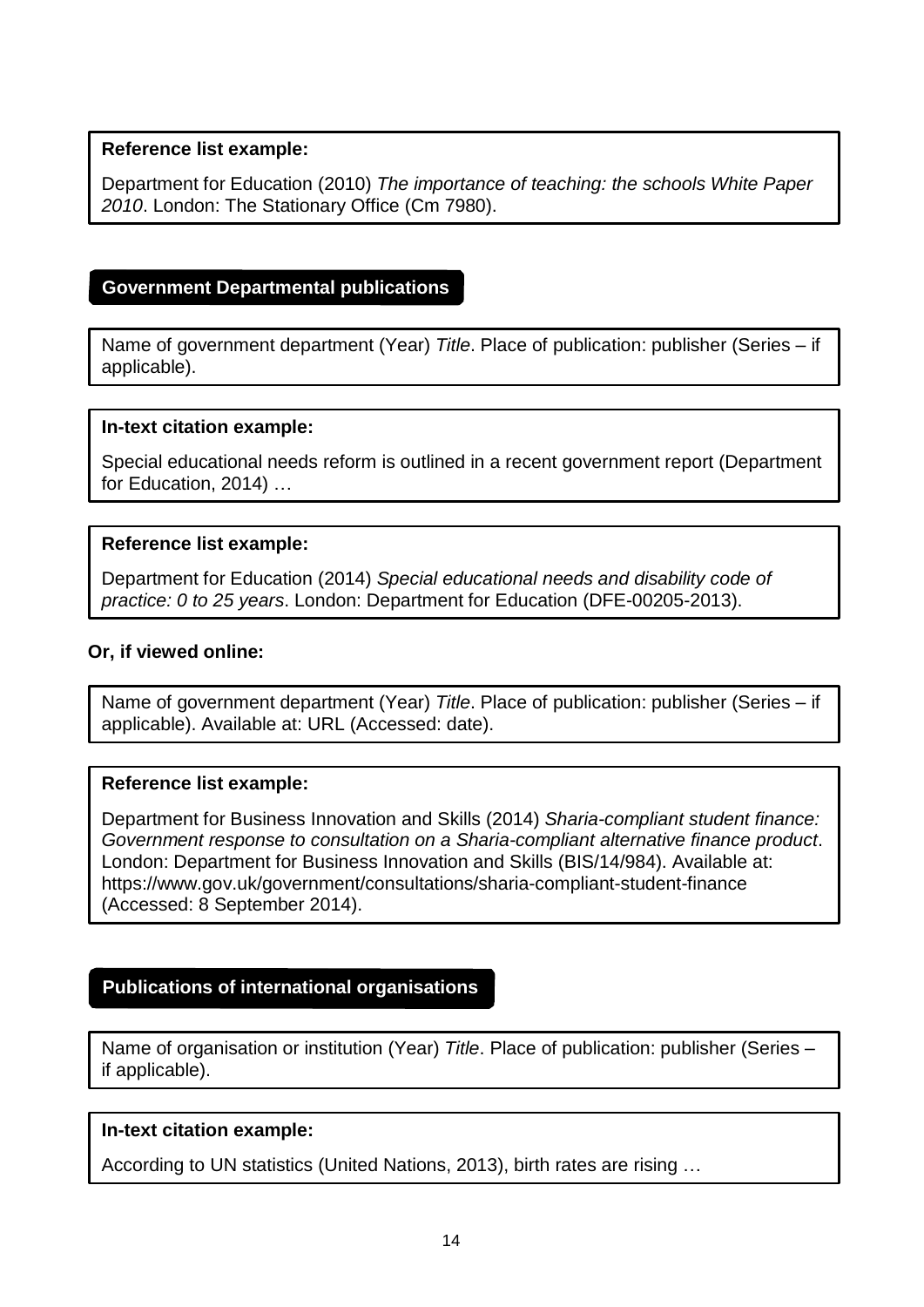United Nations (2013) *United Nations demographic yearbook 2011*. New York: United Nations Department of Economic and Social Affairs.

#### **Or, if viewed online:**

Name of organisation or institution (Year) *Title*. Place of publication: publisher (Series – if applicable). Available at: URL (Accessed: date).

#### **Reference list example:**

World Health Organisation (2013) *The world health report 2013: research for universal health coverage*. Geneva: WHO Press. Available at:<http://www.who.int/whr/en/> (Accessed: 9 September 2014).

# <span id="page-18-0"></span>**Company annual reports**

Author/Company (Year) *Title of report*. Available at: URL (Accessed: date).

#### **In-text citation example:**

In their recent annual report, Tesco (2012) reported ….

#### **Reference list example:**

Tesco (2012) *Tesco annual report and financial statements 2012*. Available at[:](http://www.tescoplc.com/files/reports/ar2012/files/pdf/tesco_annual_report_2012.pdf) [http://www.tescoplc.com/files/reports/ar2012/files/pdf/tesco\\_annual\\_report\\_2012.pdf](http://www.tescoplc.com/files/reports/ar2012/files/pdf/tesco_annual_report_2012.pdf) (Accessed: 22 November 2013).

#### **Tips**

 If you are citing a printed publication of the report, replace 'Available at: URL (Accessed: date)' with: Place of publication: Publisher.

#### <span id="page-18-1"></span>**Market research reports from a database**

Corporate author (Year) 'Title of report'. Available at: URL (Accessed: date).

#### **In-text citation example:**

Luxury holidays have not suffered from the recession as badly as other areas of the holiday market (Mintel, 2010).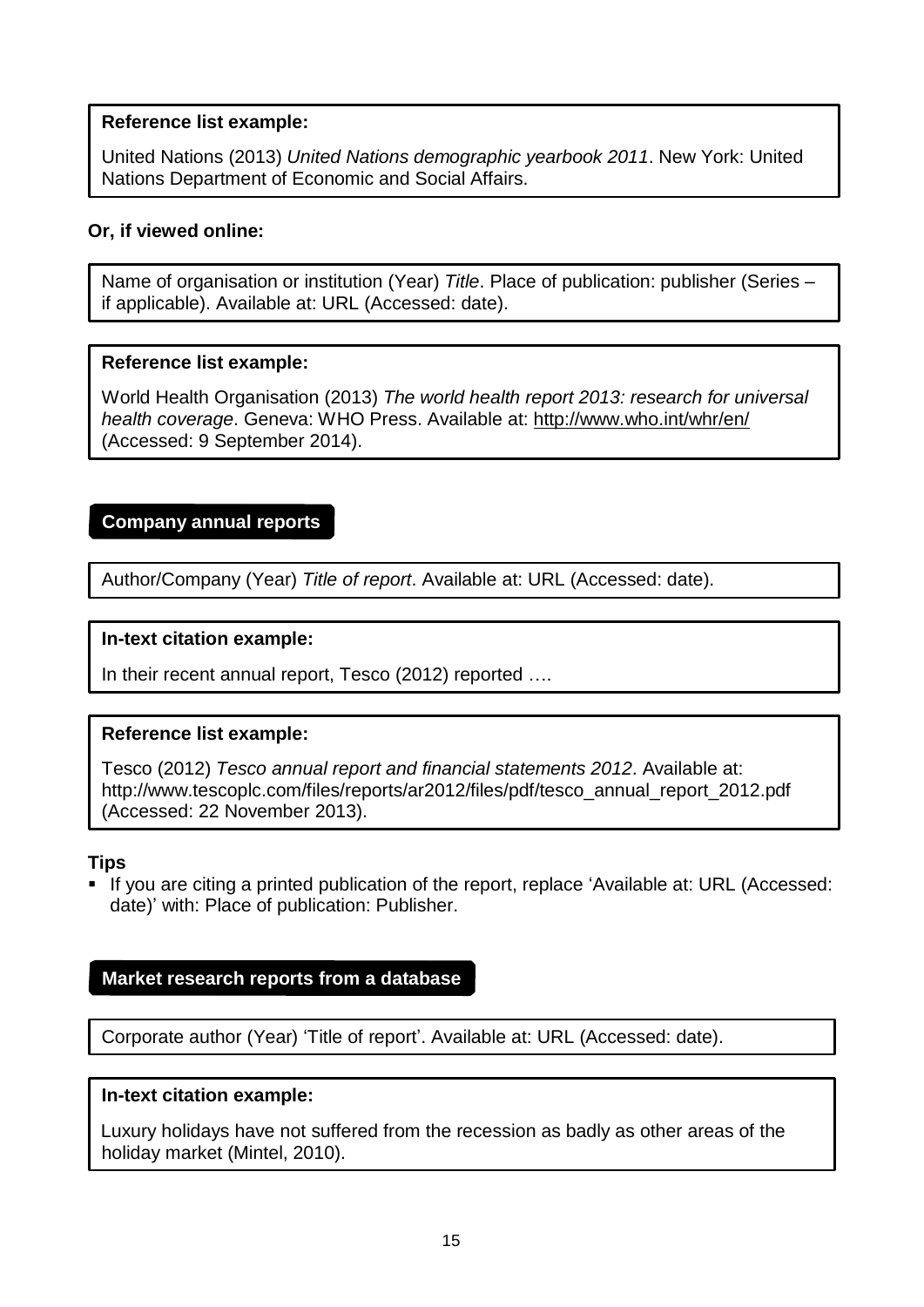Mintel (2010) 'Luxury holidays – UK – June 2010'. Available at[:](http://academic.mintel.com/) [http://academic.mintel.com](http://academic.mintel.com/) (Accessed: 13 July 2010).

## **Tips**

- The **corporate author** is the name of the organisation or company responsible for the report. The corporate author is sometimes, but not always, the same as the database name.
- Look at the **copyright information** to find the name of the corporate author.

# <span id="page-19-0"></span>**Company or country profiles/reports from a database**

Corporate author/organisation (Year) 'Title of profile/report'. Available at: URL (Accessed: date).

#### **In-text citation example (company profile):**

Despite tough competition and losing to Primark in 2009, Marks and Spencer regained its market lead in loyal main users in clothing merchandise (Datamonitor, 2011).

#### **Reference list example (company profile)**:

Datamonitor (2011) 'Marks and Spencer Group plc: company profile'. Available at[:](http://0-search.ebscohost.com.emu.londonmet.ac.uk/) [http://0-search.ebscohost.com.emu.londonmet.ac.uk \(](http://0-search.ebscohost.com.emu.londonmet.ac.uk/)Accessed: 20 August 2014).

#### **Another reference list example (country profile)**:

Euromonitor (2010) 'China: country factfile'. Available at: [http://0](http://0-/) [www.portal.euromonitor.com.emu.londonmet.ac.uk \(](http://www.portal.euromonitor.com.emu.londonmet.ac.uk/)Accessed: 13 July 2010).

# <span id="page-19-1"></span>**Financial reports from a database**

Corporate author/organisation (Year of publication/last update) 'Document title'. Available at: URL (Accessed: date).

#### **In-text citation example:**

Tesco reported a profit margin of 5.58 percent for the 2009 financial year (Bureau Van Dijk, 2010).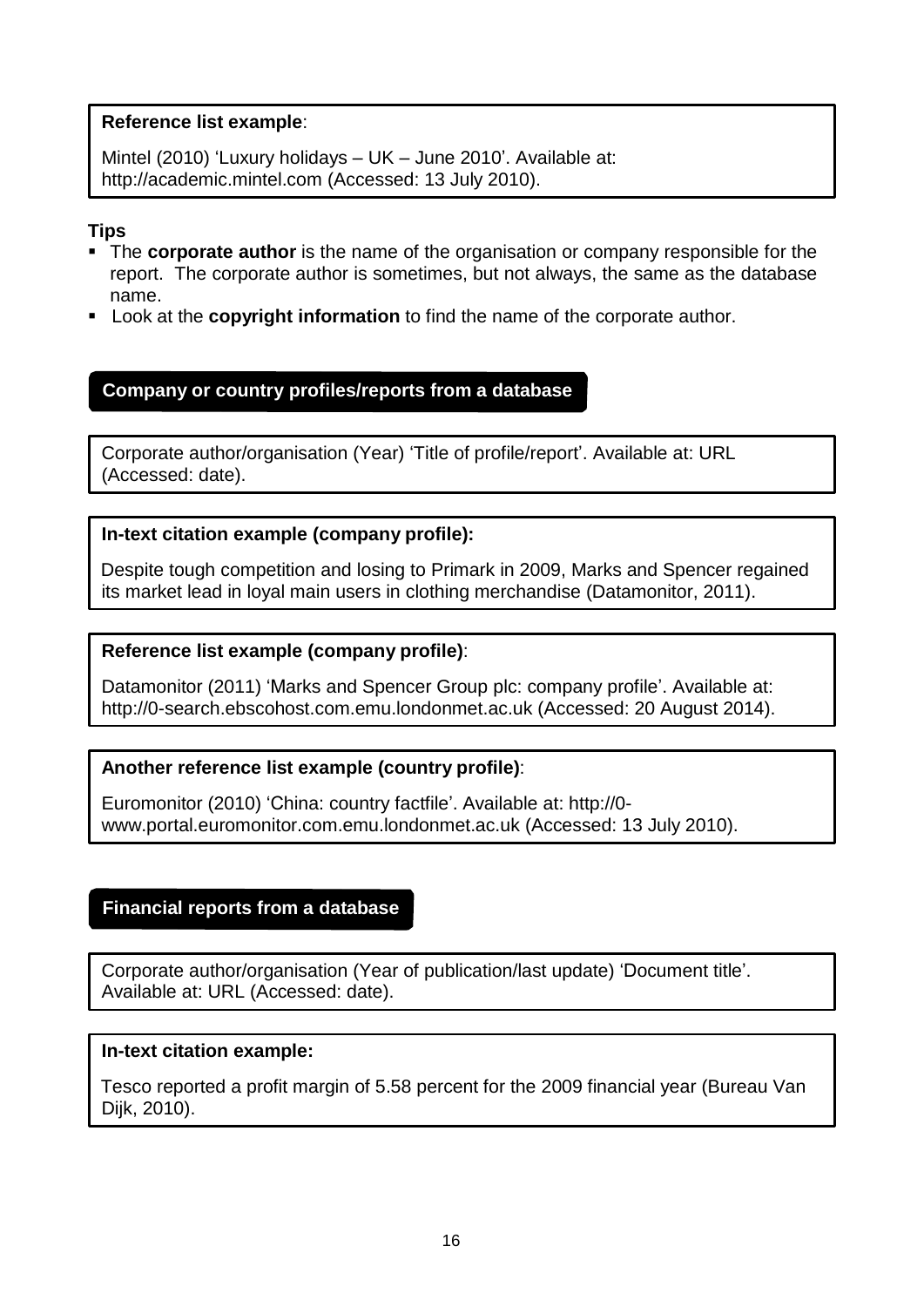<span id="page-20-0"></span>Bureau Van Dijk (2010) 'Tesco plc company report'. Available at: https://orbis.bvdinfo.com (Accessed: 13 July 2010).

# **Data obtained from Datastream or Bloomberg**

Author (Year) Data derived from: 'Details of data used'. Available at: Database name (Accessed: date).

#### **In-text citation example:**

The FTSE100 achieved a ten year high in June 2007 (Thompson Reuters, 2010).

#### **Reference list example:**

Thompson Reuters (2010) Data derived from: 'FTSE100 daily index time-series data 2000-2010'. Available at: Datastream (Accessed: 13 July 2010).

#### **Tips**

 For data obtained from standalone databases that are not available online (such as Datastream and Bloomberg), use the database name rather than the URL in your reference.

## <span id="page-20-1"></span>**Web pages**

Author (Year) *Title of web page*. Available at: URL (Accessed: date).

#### **In-text citation example:**

Meeting data protection requirements demands good practice in records management (Crown Prosecution Service, 2008).

#### **Reference list example:**

Crown Prosecution Service (2008) *Data protection: legal guidance*. Available at[:](http://www.cps.gov.uk/legal/d_to_g/data_protection/) [http://www.cps.gov.uk/legal/d\\_to\\_g/data\\_protection/](http://www.cps.gov.uk/legal/d_to_g/data_protection/) (Accessed: 25 June 2009).

#### **Tips**

 The **year** of the web page is either the year of last **update**, or the year of **copyright**  (whichever is most recent if they are different). The copyright statement can usually be found at the bottom of the page. Use the most recent year if it is a date range (eg, for ©2007-2010, use the year 2010).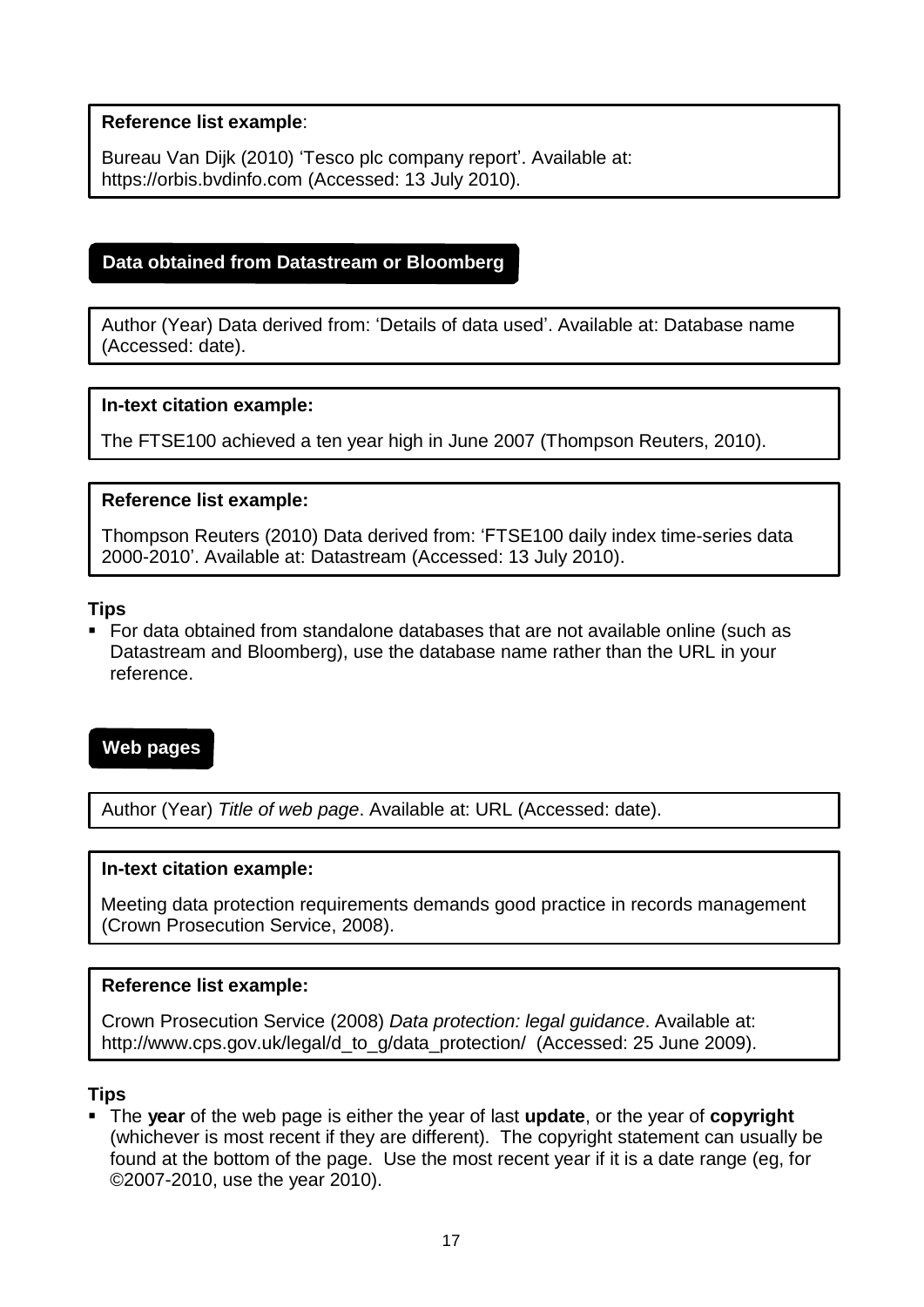- When no date of copyright or update can be identified you should put **(no date)** instead of the year. However, you should question the reliability of an undated website as the information on it may be out of date.
- The **author** of the page can often be found in the copyright statement at the bottom of the page or in the 'About' section.
- Sometimes an organisation or company is responsible for the web page. Use the organisation as the author if there is not an individual author named – this is referred to as a **corporate author**.
- It is important that you include the **date you accessed the page** because web pages can change and be updated regularly.
- You can shorten the **URL** address as long as the web page you are citing can be found easily using the shortened URL.

# <span id="page-21-0"></span>**Blogs**

Author (Year) 'Title of blog message', *Title of blog/website*, day and month posted. Available at: URL (Accessed: date).

#### **In-text citation example:**

On the *Westminster blog*, Pickard (2010) discuses the recent media coverage of plans to abolish the Food Standards Agency.

#### **Reference list example:**

Pickard, J. (2010) 'The scrapping of the Food Standards Agency', *Westminster blog*, 12 July. Available [at: http://blogs.ft.com/westminster/ \(](http://blogs.ft.com/westminster/)Accessed: 12 July 2010).

#### <span id="page-21-1"></span>**Forums: entire forum**

*Forum name* (Year) Available at: URL (Accessed: date).

#### **In-text citation example:**

The *Lonely Planet Thorn Tree* (2010) is one of the popular forums for obtaining travel information.

#### **Reference list example:**

*Lonely Planet Thorn Tree* (2010) Available at: <http://www.lonelyplanet.com/thorntree/> (Accessed: 13 July 2010).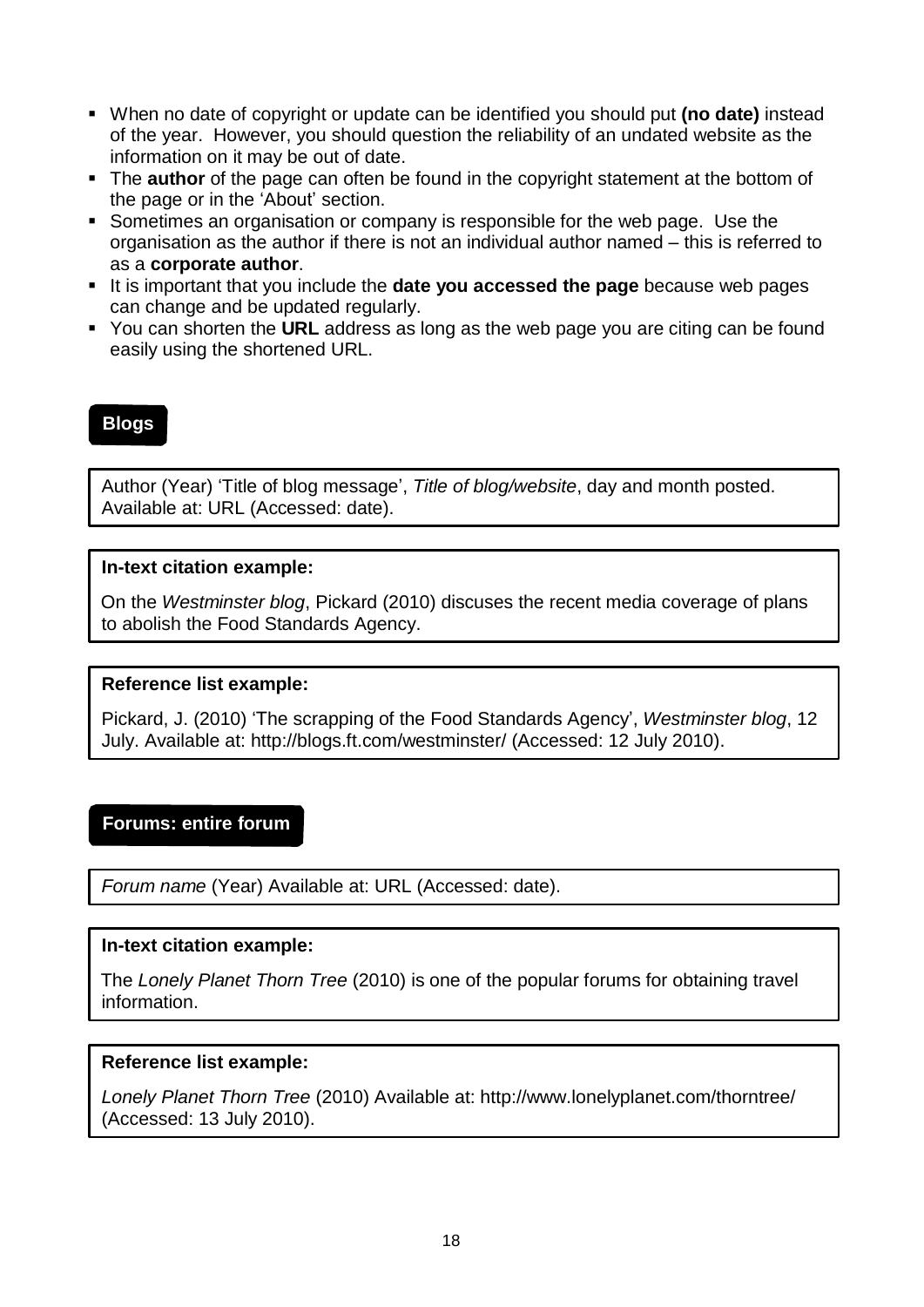#### <span id="page-22-0"></span>**Forums: individual message or thread**

Author (Year) 'Title of message or thread', *Title of discussion group or forum*, day and month posted. Available at: URL (Accessed: date).

#### **In-text citation example:**

Responses to a post on the *CILIP Communities forum* highlight the professional debate over the ethics of using Twitter during conference presentations (Cook, 2010).

#### **Reference list example:**

Cook, S. (2010) 'Twitter, tweeting and ethics', *CILIP Communities forum*, 5 May. Available at: <http://communities.cilip.org.uk/forums/t/11951.aspx> (Accessed: 18 August 2010).

#### **Tip**

 If the author's **full name** is available, use the surname and first initial. If only a **screen name** is available, use the screen name for the author.

# <span id="page-22-1"></span>**Emails and other personal communication**

Sender/speaker/author (Year) Email to Recipient name, date and month.

#### **In-text citation example:**

Smith (2011) states that initial findings from his unpublished research indicate...

#### **Reference list example:**

Smith, K. (2011) Email to Timothy Jones, 12 June.

#### **Tips**

- It is good practice to obtain permission from the sender/speaker/author before citing his or her personal communication in your work.
- **Personal communications including letters, face-to-face or telephone conversations, text** messages or faxes can be referenced using the same format; in place of 'Email to ...', state the medium of communication (eg: 'Letter to ...', 'Conversation with ...' 'Text message to ...', etc).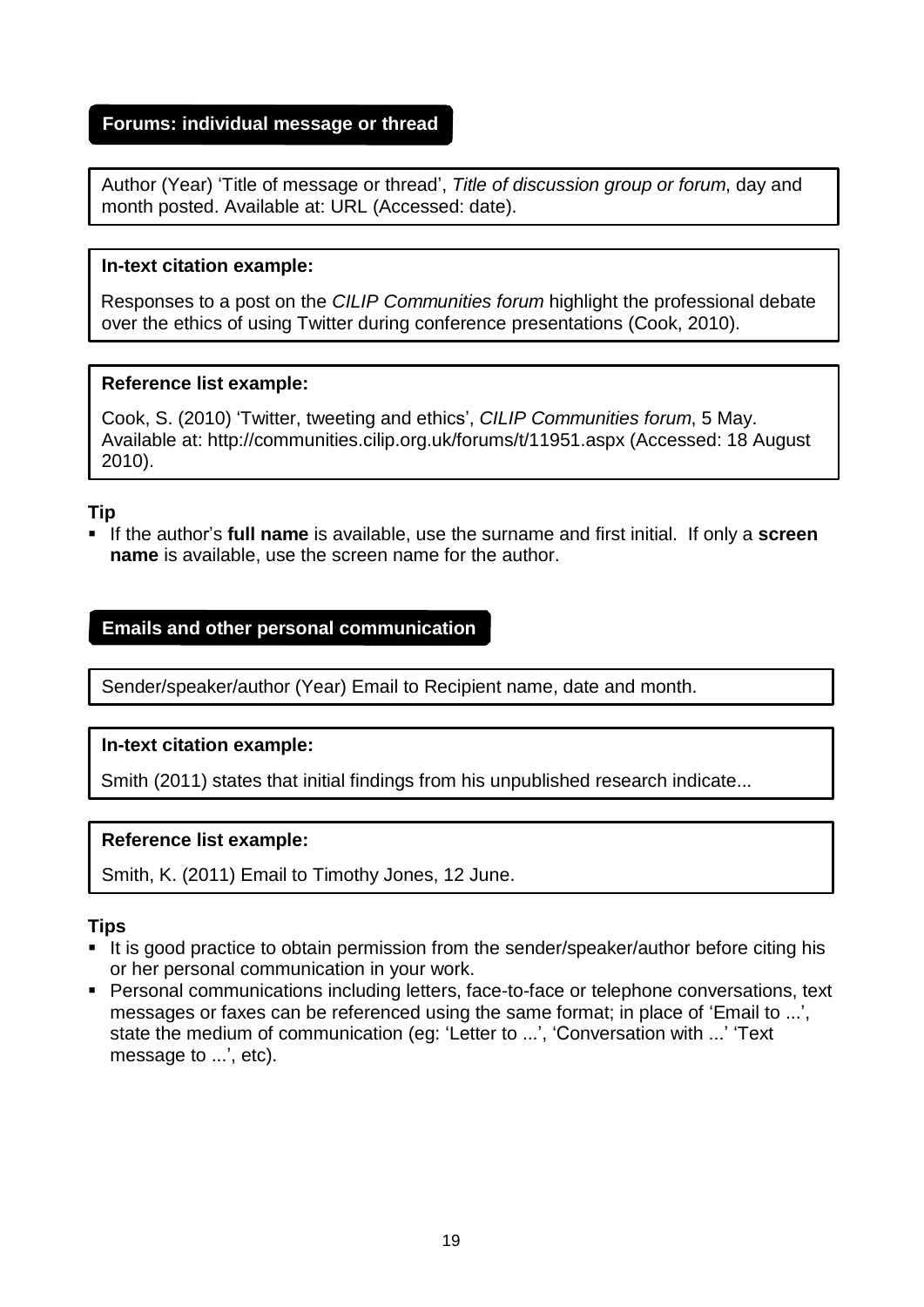## <span id="page-23-0"></span>**Emails/messages sent to a discussion list**

Author of message (Year) 'Subject of message', *Email/discussion list name*, date and month sent. Available at: email list address.

#### **In-text citation example:**

The Zanran.com search engine has been highlighted as a good means of locating data and statistics on the internet (Thompson, 2011).

#### **Reference list example:**

Thompson, E. (2011) 'Search engine for data and statistics', *The Business Librarians Association Mailing List*, 10 May. Available at: [lis-business@jiscmail.ac.uk](mailto:lis-business@jiscmail.ac.uk)

#### **Tips**

It is good practice to obtain permission from the sender of the email before citing him or her in your work.

# <span id="page-23-1"></span>**Facebook**

Author (Year the page was published or last updated) *Title of page*, Date and month of posted message. Available at: URL (Accessed: date).

#### **In-text citation example:**

Greenpeace (2014) use social media to promote the Save the Arctic campaign.

#### **Reference list example:**

Greenpeace (2014) *Greenpeace UK*, 9 September. Available at[:](http://www.facebook.com/greenpeaceuk) <http://www.facebook.com/greenpeaceuk> (Accessed: 9 September 2014).

#### <span id="page-23-2"></span>**Twitter**

Author (Year the page was last updated) Date and month of posted message. Available at: URL (Accessed: date).

#### **In-text citation example:**

Obama (2014) promoted his campaign to raise the minimum wage on Twitter.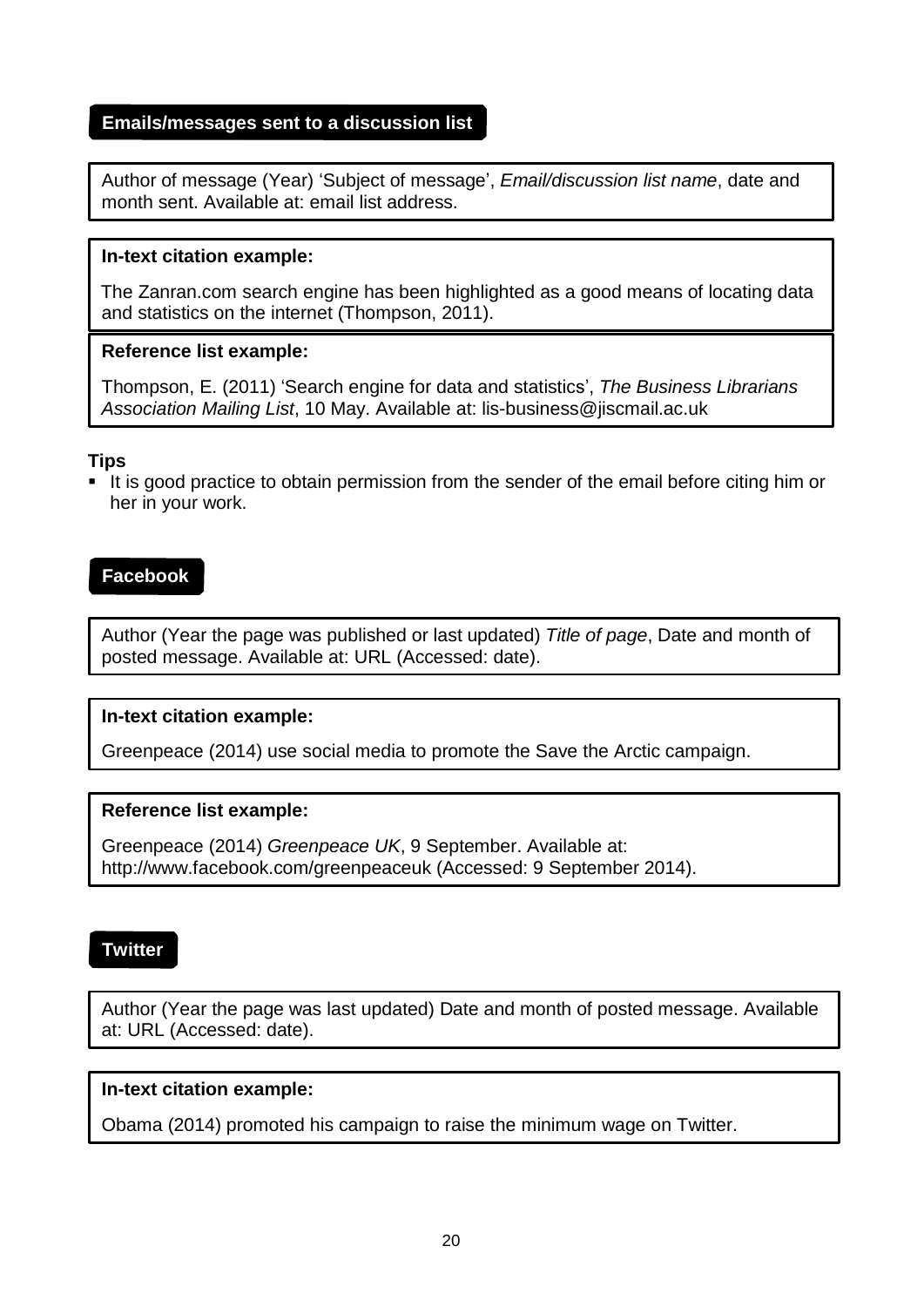<span id="page-24-0"></span>Obama, B. (2014) 16 August. Available at: <http://twitter.com/BarackObama> (Accessed: 9 September 2014).

# **Podcasts**

Author (Year) *Title of podcast* [Podcast]. Date and month. Available at: URL (Accessed: date).

# **In-text citation example:**

Bragg (2002) discusses …

# **Reference list example:**

Bragg, M. (2002) *In our time: freedom* [Podcast]. 4 July. Available at: <http://www.bbc.co.uk/programmes/p00548hh> (Accessed: 22 November 2014).

# **Lectures**

Lecturer (Year) *Title of lecture* [Lecture to …], *Module code: module title*. Institution. Date and month.

#### **In-text citation example:**

In his lecture on cost estimation, Jones (2011) pointed out that both mathematical and non-mathematical methods are used for estimating future costs.

#### **Reference list example:**

Jones, T. (2011) *Cost estimation* [Lecture to BA Accounting Year 1], *AC1002: Management Accounting Fundamentals*. London Metropolitan University. 5 May.

# <span id="page-24-1"></span>**Tutors' handouts (in class)**

Tutor (Year) 'Title of handout', *Module code: module title*. Institution. Unpublished.

#### **In-text citation example:**

Jones (2011) shows …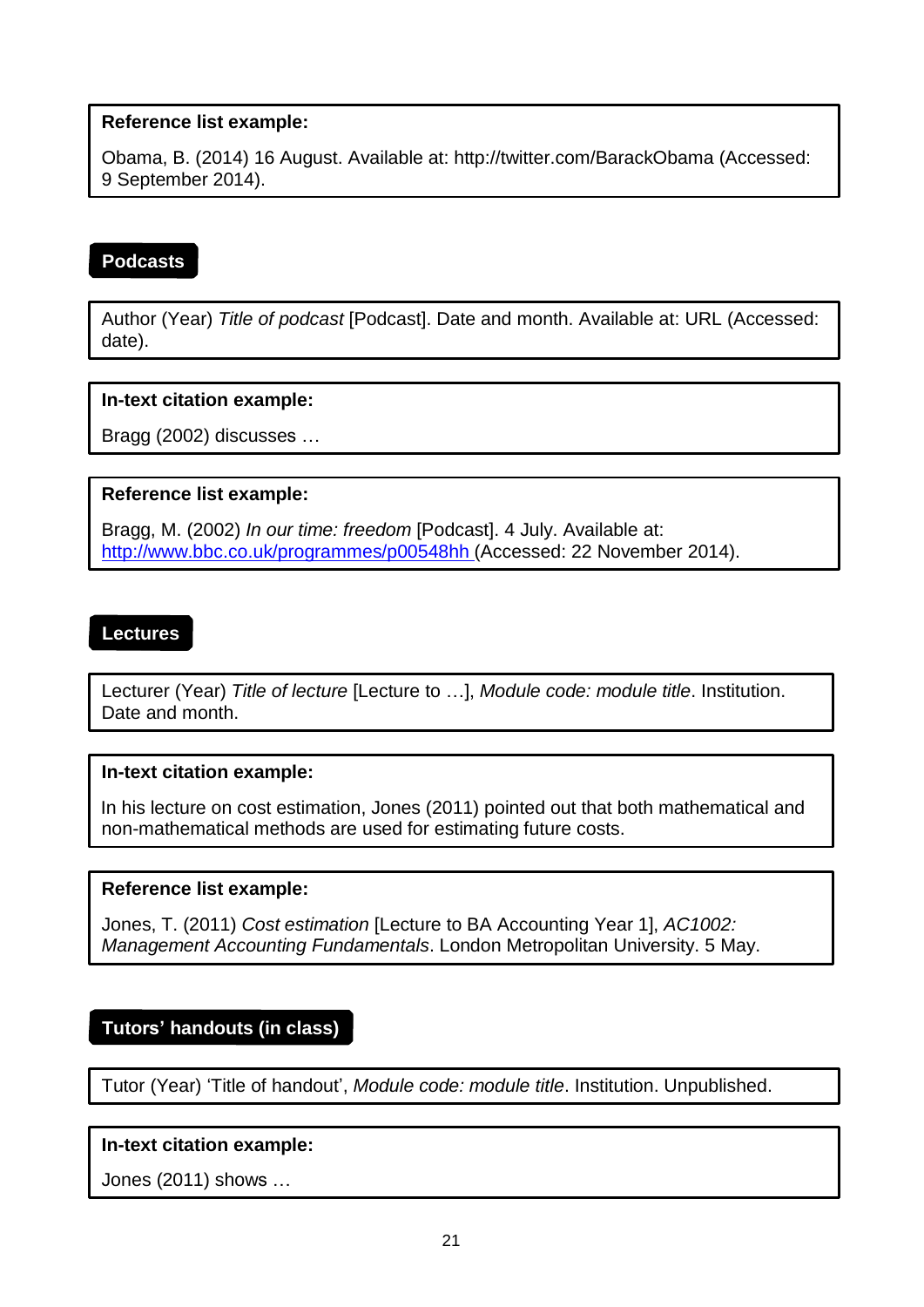<span id="page-25-0"></span>Jones, T. (2011) 'Cost estimation handout', *AC1002: Management Accounting Fundamentals*. London Metropolitan University. Unpublished.

# **Tutors' lecture notes or handouts in WebLearn**

Tutor (Year) 'Title of item', *Module code: module title*. Available at: WebLearn URL (Accessed: date).

#### **In-text citation example:**

The case study explained how King's Lynn NHS Trust in Norfolk achieved the new NHS gold standard in people management (Bloisi, 2010).

#### **Reference list example:**

Bloisi, W. (2010) 'The culture of change in the NHS case study', *MNP021N: Organisation and Management*. Available at: [http://weblearn.londonmet.ac.uk](http://weblearn.londonmet.ac.uk/) (Accessed: 9 November 2010).

# <span id="page-25-1"></span>**PowerPoint presentations in WebLearn**

Author or tutor (Year) 'Title of presentation' [PowerPoint presentation]. *Module code: module title*. Available at: WebLearn URL (Accessed: date).

#### **In-text citation example:**

Smith (2013) illustrates …

#### **Reference list example:**

Smith, K. (2013) 'New social movements' [PowerPoint presentation]. *SS6055: Political Sociology*. Available a[t: http://weblearn.londonmet.ac.uk \(](http://weblearn.londonmet.ac.uk/)Accessed: 10 December 2013).

## <span id="page-25-2"></span>**Online lectures, webinars, presentations or videoconferences**

Author/Speaker (Year) *Title of communication* [Medium]. Available at: URL (Accessed: date).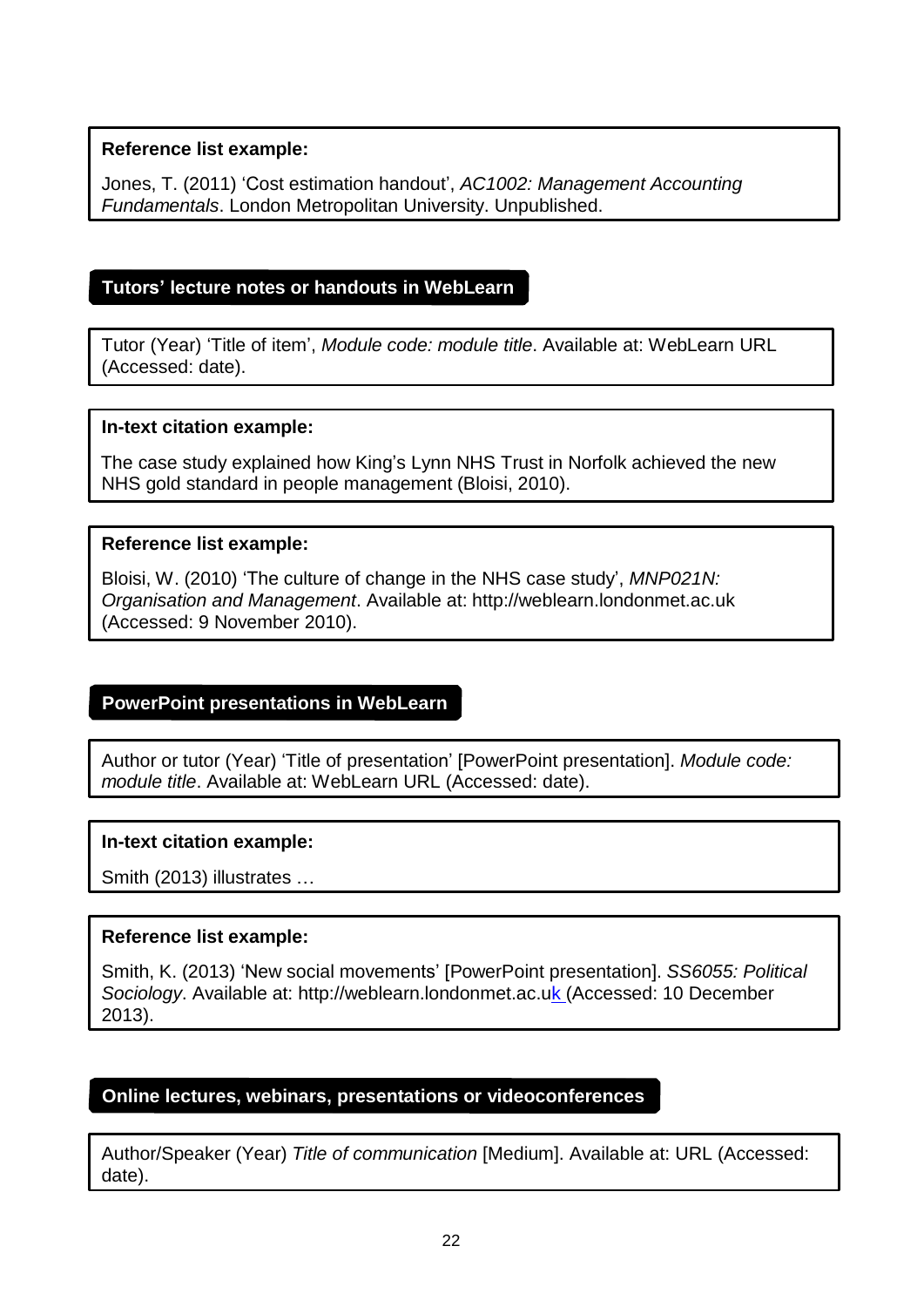#### **In-text citation example:**

Stepp (2013) outlines five key changes currently affecting the workplace …

#### **Reference list example:**

Stepp, K. (2013) *HR & the workplace of the future* [Presentation]. Available at[:](http://www.slideshare.net/thetalentproject/hr-the-workplace-of-the-future) <http://www.slideshare.net/thetalentproject/hr-the-workplace-of-the-future> (Accessed: 18 December 2013).

# <span id="page-26-0"></span>**Book illustrations, diagrams, logos, tables or graphs**

Author (Year) *Title of book*. Place of publication: Publisher, page numbers, illus./fig./logo/table/graph

#### **In-text citation example:**

Secker and Coonan's diagram (2013, p. xxii) illustrates how information literacy overlaps with other forms of literacies.

#### **Reference list example:**

Secker, J. and Coonan, E. (eds.) (2013) *Rethinking information literacy: a practical framework for supporting learning*. London: Facet publishing, p. xxii, fig.

#### **Tip**

 Any work of art you have seen in a book should be referenced in this way as an illustration.

# <span id="page-26-1"></span>**Online illustrations, diagrams, logos, tables or graphs**

Author / Creator (Year) *Title of work* [Illustration/Figure/Logo/Table/Graph]. Available at: URL (Accessed: date).

#### **In-text citation example:**

Thornqvist's illustrations, such as *Lampa* (2010), are drawn on real photographs.

#### **Reference list example:**

Thornqvist, J. (2010) *Lampa* [Illustration]. Available a[t: http://www.snarlik.se/lampa/](http://www.snarlik.se/lampa/) (Accessed: 18 Dec 2013).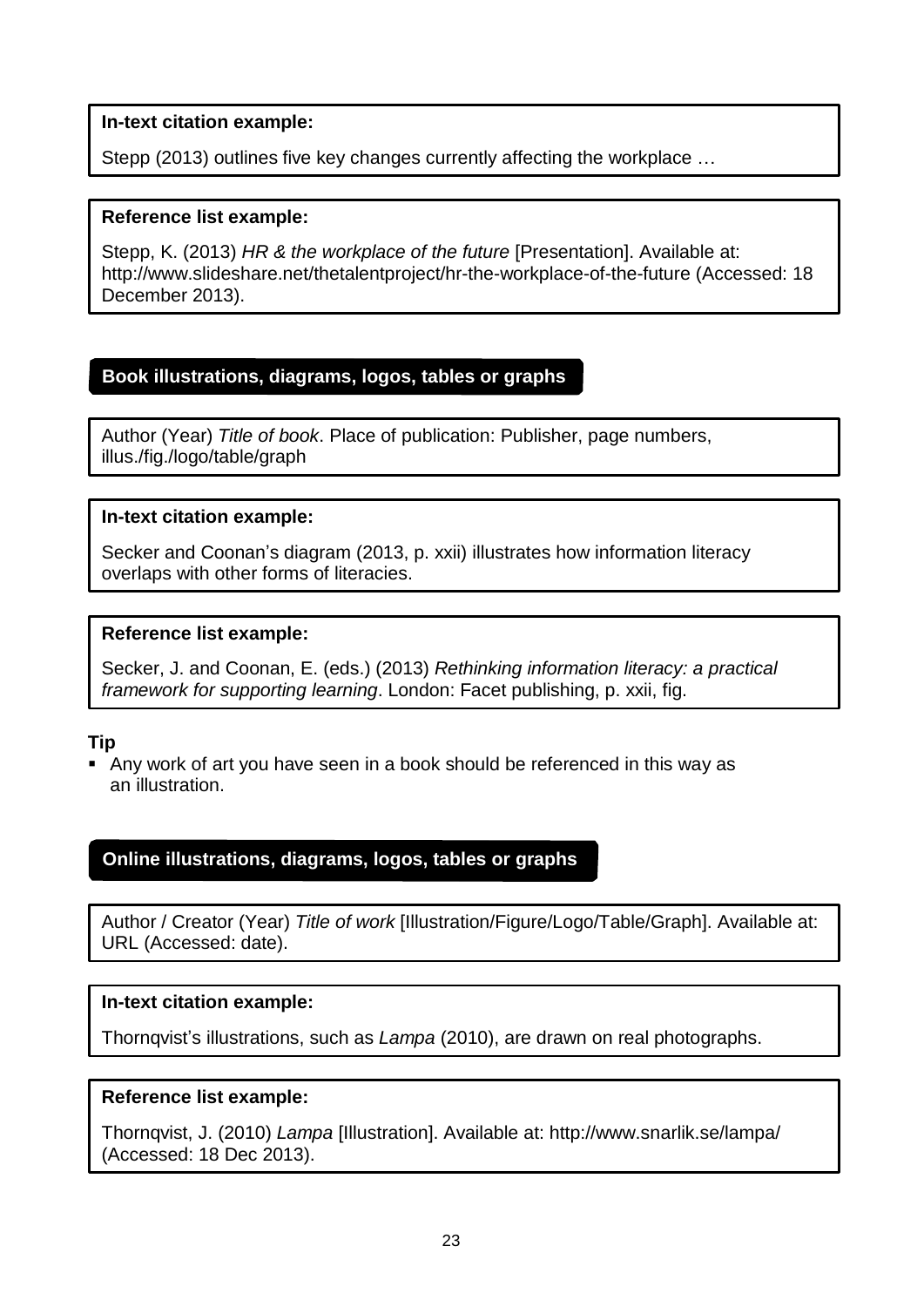# <span id="page-27-0"></span>**Installations or exhibits**

Artist (Year) *Title of installation/exhibit* [Installation/Exhibit]. Gallery/Location, Date seen.

#### **In-text citation example:**

In her work *Travellers Collection*, Upritchard (2003) reuses found objects …

#### **Reference list example:**

Upritchard, F. (2003) *Travellers Collection* [Installation]. Saatchi Gallery, 25 November 2013.

#### **Tip**

 The year (in round brackets) is the year the installation was created, not the year you saw it.

#### **Or, to reference an entire exhibition:**

*Title of exhibition* (Year) [Exhibition]. Location. Date(s) of exhibition.

# **Reference list example:**

*BP Portrait Award* (2014) [Exhibition]. National Portrait Gallery, London. 26 June to 21 September 2014.

# <span id="page-27-1"></span>**Paintings or drawings**

Artist (Year) *Title of work* [Medium]. Institution or collection that houses the work, City.

#### **In-text citation example:**

Klee's (1922) watercolour ….

#### **Reference list example:**

Klee, P. (1922) *A young lady's adventure* [Watercolour on paper]. Tate Modern, London.

#### **Or, if seen online:**

Artist (Year) *Title of work* [Medium]. Available at: URL (Accessed: date).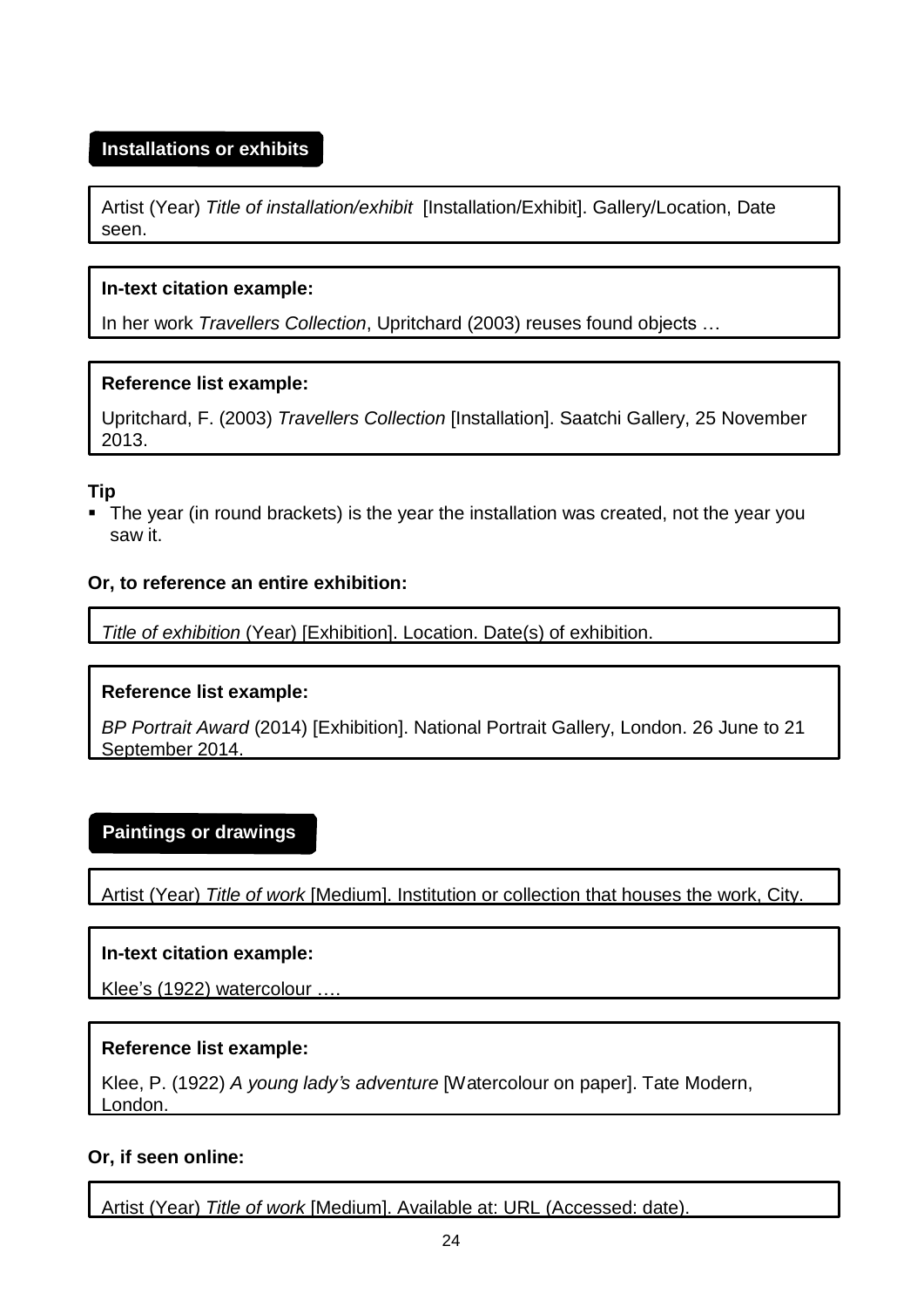# **In-text citation example:**

Freud's *Head of a boy* (1953) ….

# **Reference list example:**

Freud, L. (1953) *Head of a boy* [Charcoal on paper]. Available at[:](http://www.bridgemaneducation.com/) [http://www.bridgemaneducation.com](http://www.bridgemaneducation.com/) (Accessed: 17 December 2013).

# **Tips**

- <span id="page-28-2"></span> To cite an image of a painting or a drawing you have seen in a book, see: **Book illustrations**.
- Use this method to cite an original work of art (or its online version) you have seen.

# <span id="page-28-0"></span>**Photographs - prints or slides**

Photographer (Year) *Title of photograph* [Photograph]. Place of publication/Location: Publisher (if available).

# **In-text citation example:**

His photograph (Wall, 1993) …

# **Reference list example:**

Wall, J. (1993) *A sudden gust of wind (after Hokusai)* [Photograph]. Tate: London.

# **Tips**

- To cite an image of a photograph in a book, see: **Book illustrations**.
- To cite a photograph seen online, see below: **Photographs from the internet**.

# <span id="page-28-1"></span>**Photographs from the internet**

Photographer (Year) *Title of photograph*. Available at: URL (Accessed/Downloaded: date).

# **In-text citation example:**

Yanidel's *Lady in red Havana* (2012) is an example of …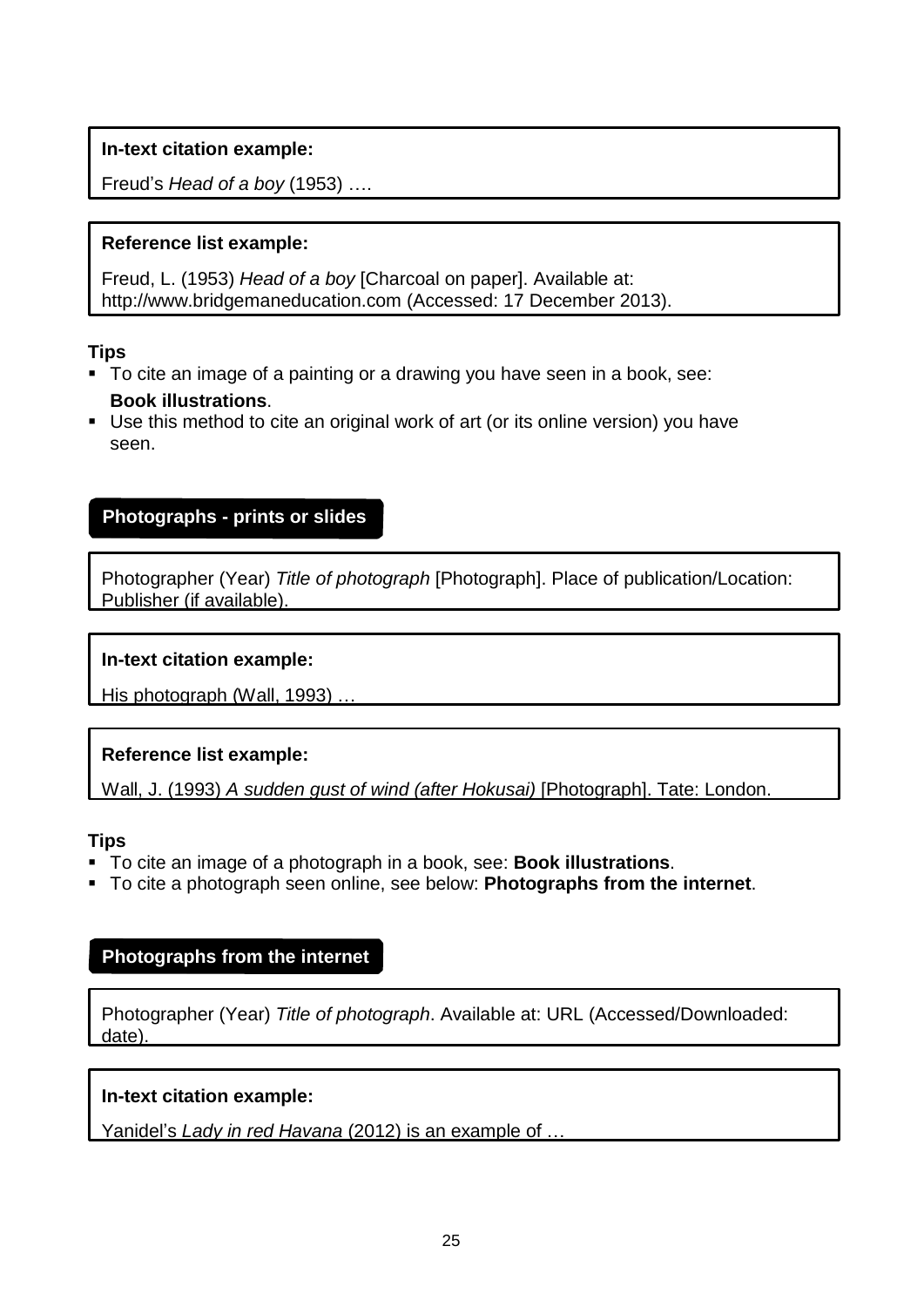<span id="page-29-1"></span>Yanidel (2012) *Lady in red Havana*. Available at[:](http://portfolio.yanidel.net/?page_id=507) [http://portfolio.yanidel.net/?page\\_id=507](http://portfolio.yanidel.net/?page_id=507) (Accessed: 12 December 2013).

#### **Tip**

 To cite a photograph in an online collection or on a social media site (such as Flickr or Tumblr), use the same format as above and use the URL where you found the image.

#### <span id="page-29-0"></span>**Posters**

#### **Poster in an exhibition:**

Artist (Year) *Title* [Poster]. Exhibited at City, Location. Date of exhibition. Dimensions (if available).

#### **In-text citation example:**

The poster *USSR* (Zhukov and Klimashin, 1935) ….

#### **Reference list example:**

Zhukov, N. and Klimashin, V. (1935) *USSR* [Poster]. Exhibited at London, GRAD: Gallery for Russian Arts and Design. 7 June 2013 to 31 August 2013. 102.5cm x 71.5cm.

#### **Poster copy of an original artwork:**

Artist (Year) *Title of original artwork* [Poster]. Dimensions (if relevant and available).

#### **In-text citation example:**

The image (van Gogh, no date) …

#### **Reference list example:**

Van Gogh, V. (no date) Vase of fifteen sunflowers [Poster]. 28cm x 36cm.

# **Sculptures**

Sculptor (Year) *Title of sculpture* [Sculpture]. Gallery or Name of collection.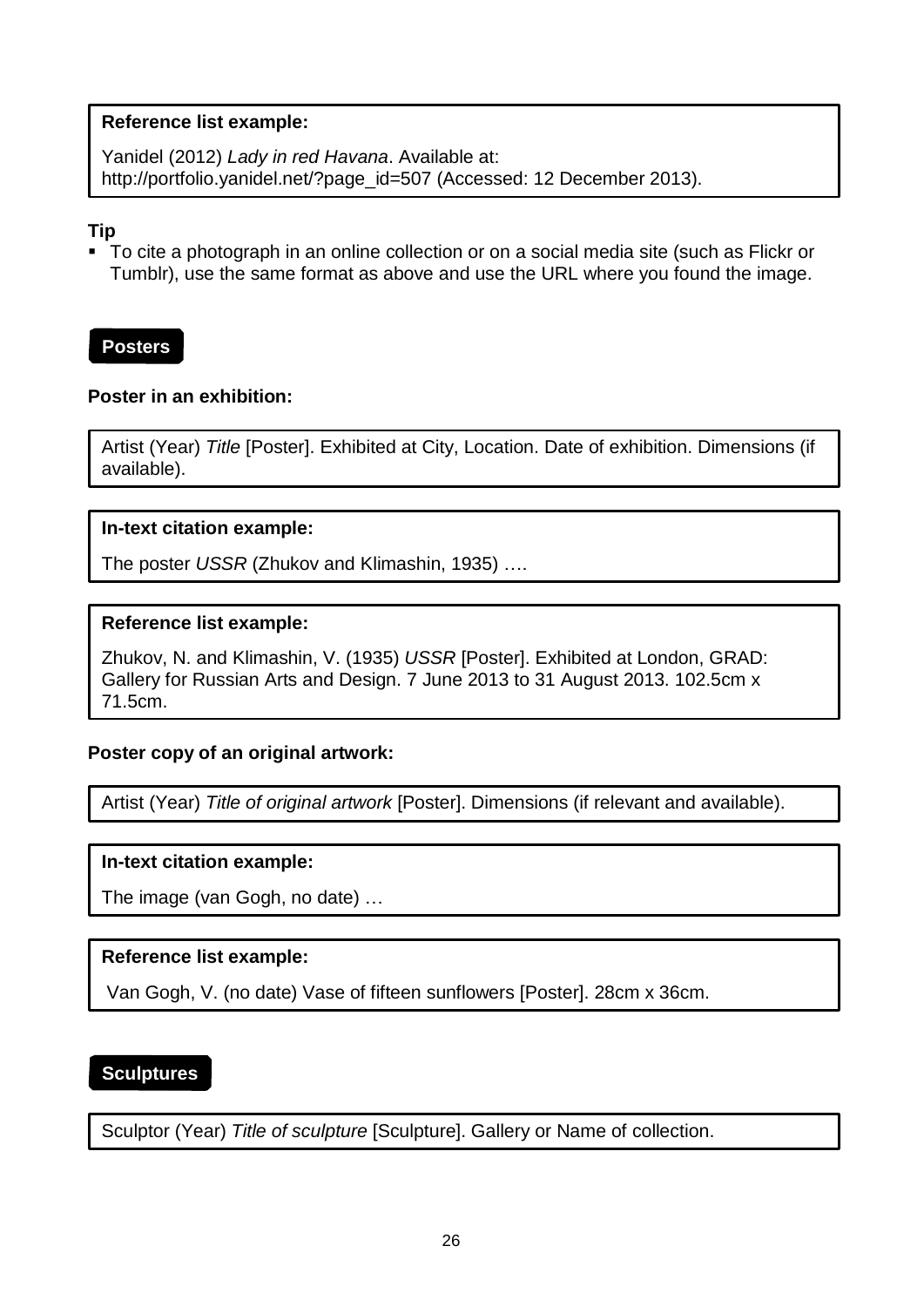<span id="page-30-0"></span>**In-text citation example:**

Hepworth's *Pelagos* (1946) …

#### **Reference list example:**

Hepworth, B. (1946) *Pelagos* [Sculpture]. Tate Britain.

#### **Or, if seen online:**

Sculptor (Year) *Title of sculpture* [Sculpture]. Available at: URL (Accessed: date).

#### **In-text citation example:**

The giant *Maman* sculpture (Bourgeois, 1999) …

#### **Reference list example:**

Bourgeois, L. (1999) *Maman* [Sculpture]. Available at[:](http://www.tate.org.uk/art/artworks/bourgeois-maman-t12625) <http://www.tate.org.uk/art/artworks/bourgeois-maman-t12625> (Accessed: 17 December 2013).

#### **Exhibition catalogues**

Author (Year) *Title of exhibition*. Exhibition held at Location and date [Exhibition catalogue].

#### **In-text citation example:**

In the *Anri Sala* exhibition catalogue (Rattee and Larner, 2011) …

#### **Reference list example:**

Rattee, K and Larner, M. (eds.) (2011) *Anri Sala*. Exhibition held at the Serpentine Gallery, London October to November 2011 [Exhibition catalogue].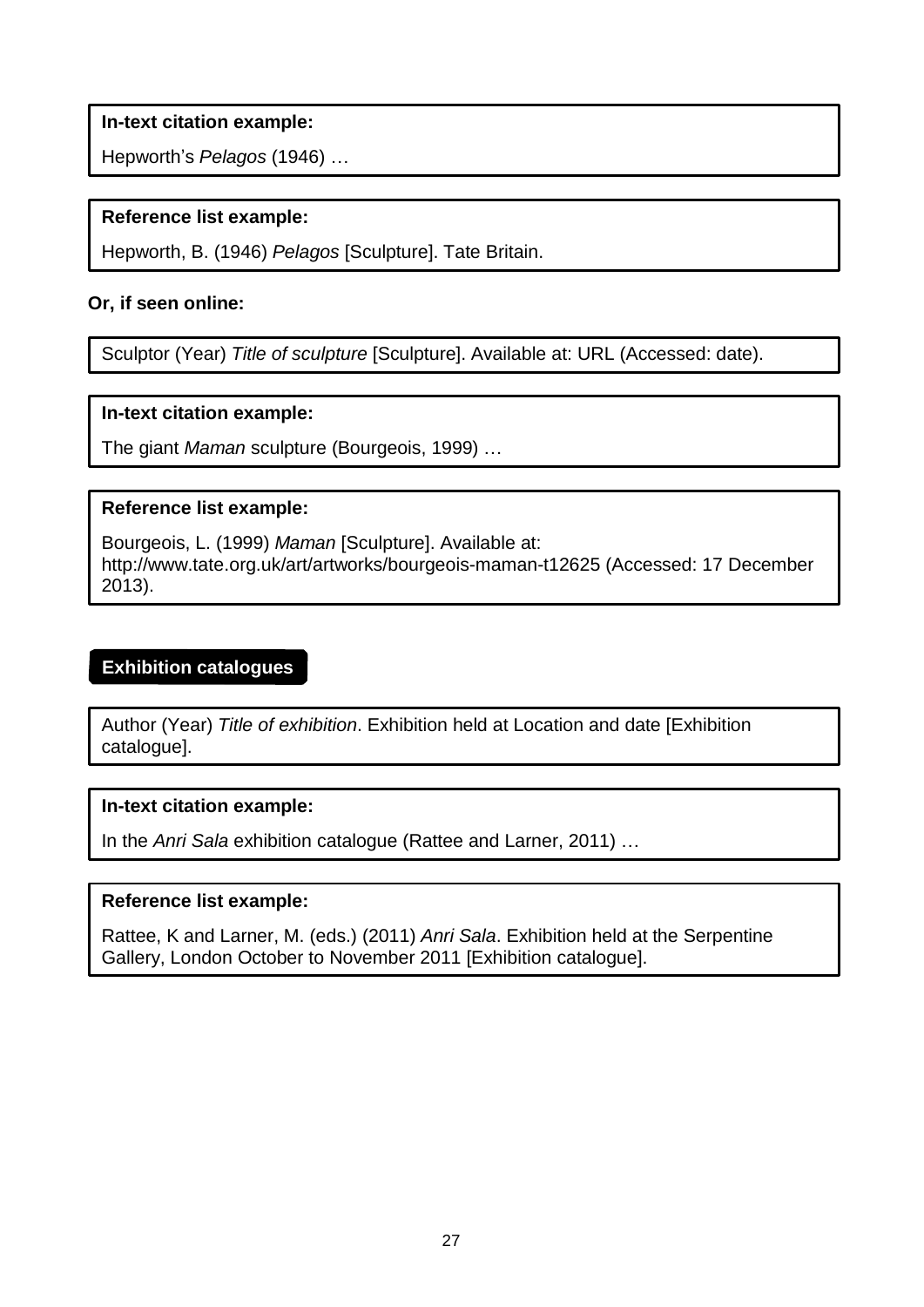# <span id="page-31-0"></span>**Captions for images copied from print sources**

#### **Figure caption:**

Fig number: Creator's name (Year) *Title of image* [Medium] (Collection details) Secondary creator, eg, photographed by. (Source Author, Year, page number).

#### **Figure caption example:**

Fig 1: Andre, C. (1959) *Last Ladder* [Wood] (Tate Gallery London) photographed by Hollis Frampton. (Potts, 2000, p. 23).

#### **In-text citation example:**

... using salvaged materials, for example, Carl Andre's *Last Ladder* (1959), see Fig 1.

#### **Reference list example:**

Potts, A. (2000) *The sculptural imagination: figurative, modernist, minimalist*. London: Yale University Press, p. 23, illus.

#### **Tips**

- Any image used in your written or studio work should be carefully referenced, cited and attributed.
- Copies of images must be numbered as Figures in the order they appear in your work and must include a caption directly under or next to the image.
- Any image discussed in your work should be cited and attributed in your text with the name of the artist, title of the work and year of the work and should refer to the corresponding Figure number (eg, see Fig 1).
- If you have taken your own photograph of the work, insert the words **Author's own image** before the creator's name in the Figure caption.
- Your reference list should include the book or other print source from where you copied the image, using the appropriate format (eg, Book, Journal article, etc.). The reference should also include **illus**. after the page number to indicate that you are citing an illustration of the original artwork.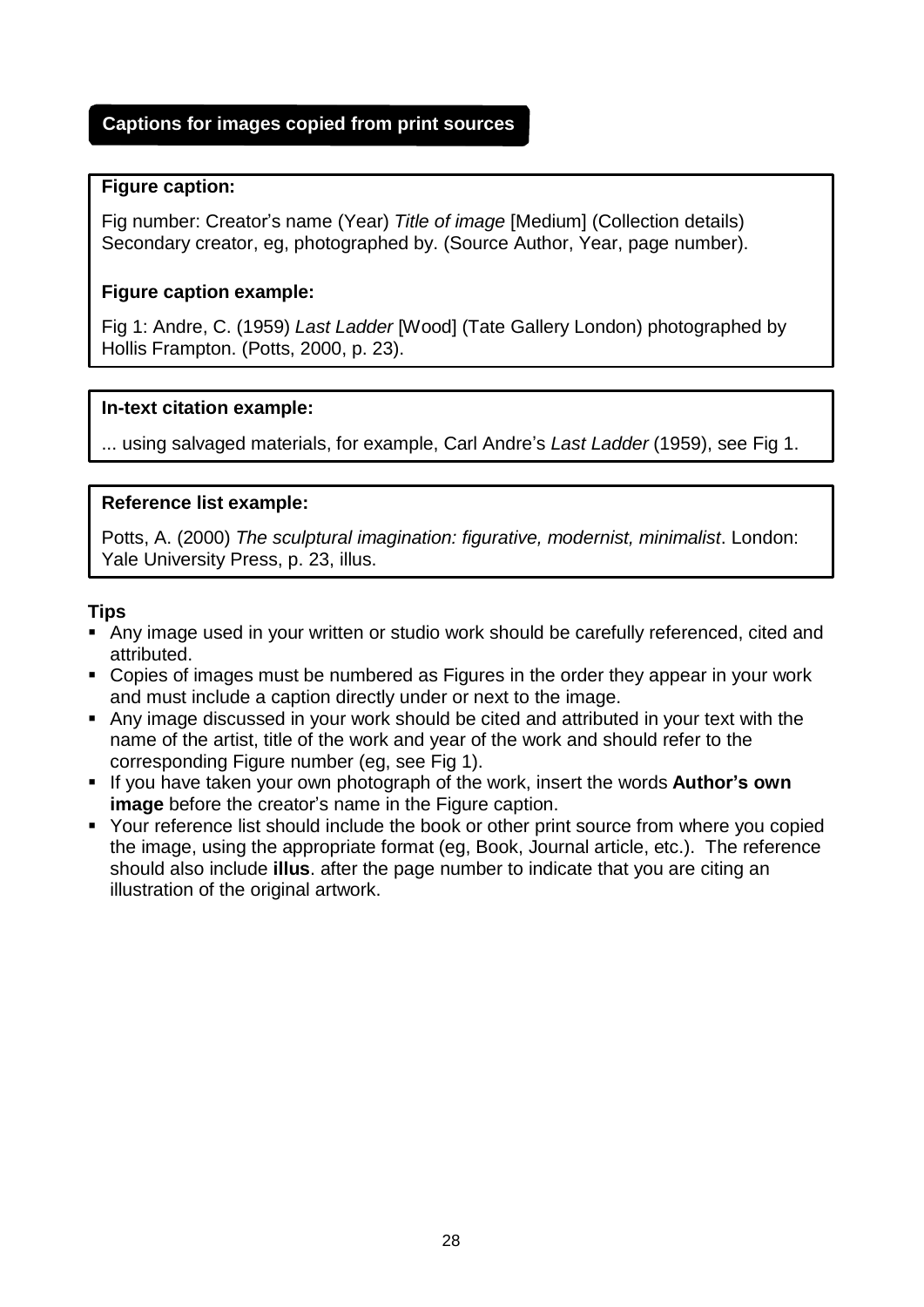# <span id="page-32-1"></span><span id="page-32-0"></span>**Captions for images copied from online sources**

## **Figure caption:**

Fig number: Creator's name (Year) *Title of image* [Medium]. Available at: specific URL of image (Accessed: date). (Author or Organisation, Year).

# **Figure caption example:**

Fig 2: Day, L. (1965) *Nova 3*. [Textile]. Available at[:](http://www.vads.ac.uk/images/DCSC/large/4869.jpg) <http://www.vads.ac.uk/images/DCSC/large/4869.jpg> (Accessed: 10 May 2011). (VADS, 2008).

# **Reference list example:**

VADS (2008) *Design Council Slide Collection*. Available at[:](http://www.vads.ac.uk/collections/DCSC.html) <http://www.vads.ac.uk/collections/DCSC.html> (Accessed: 10 May 2011).

# **Tips**

- Right-click on the image or Control+click on a Mac to view the image properties and image URL.
- Any image copied from the internet and used in your written or studio work should be carefully referenced, cited and attributed.
- Images must be numbered as Figures in the order they appear in your work and must include a caption directly under or next to the image.
- Any image discussed in your work should be cited and attributed in your text with the name of the artist, title of the work and year of the work and should refer to the corresponding Figure number (eg, see Fig 2).
- Your reference list should include details of the website from where you copied the image.

# **Television interviews**

Name of interviewee (Year) 'Title of interview' if any. Interview with Interviewee name. Interviewed by Interviewer's name for *Title of broadcast*, Channel, date and month.

#### **In-text citation example:**

Heather Barr (2013) of Human Rights Watch criticised the government's plan for withdrawal from Afghanistan.

#### **Reference list example:**

Barr, H. (2013) Interview with Heather Barr. Interviewed by Jeremy Paxman for *Newsnight*, BBC Two Television, 16 December.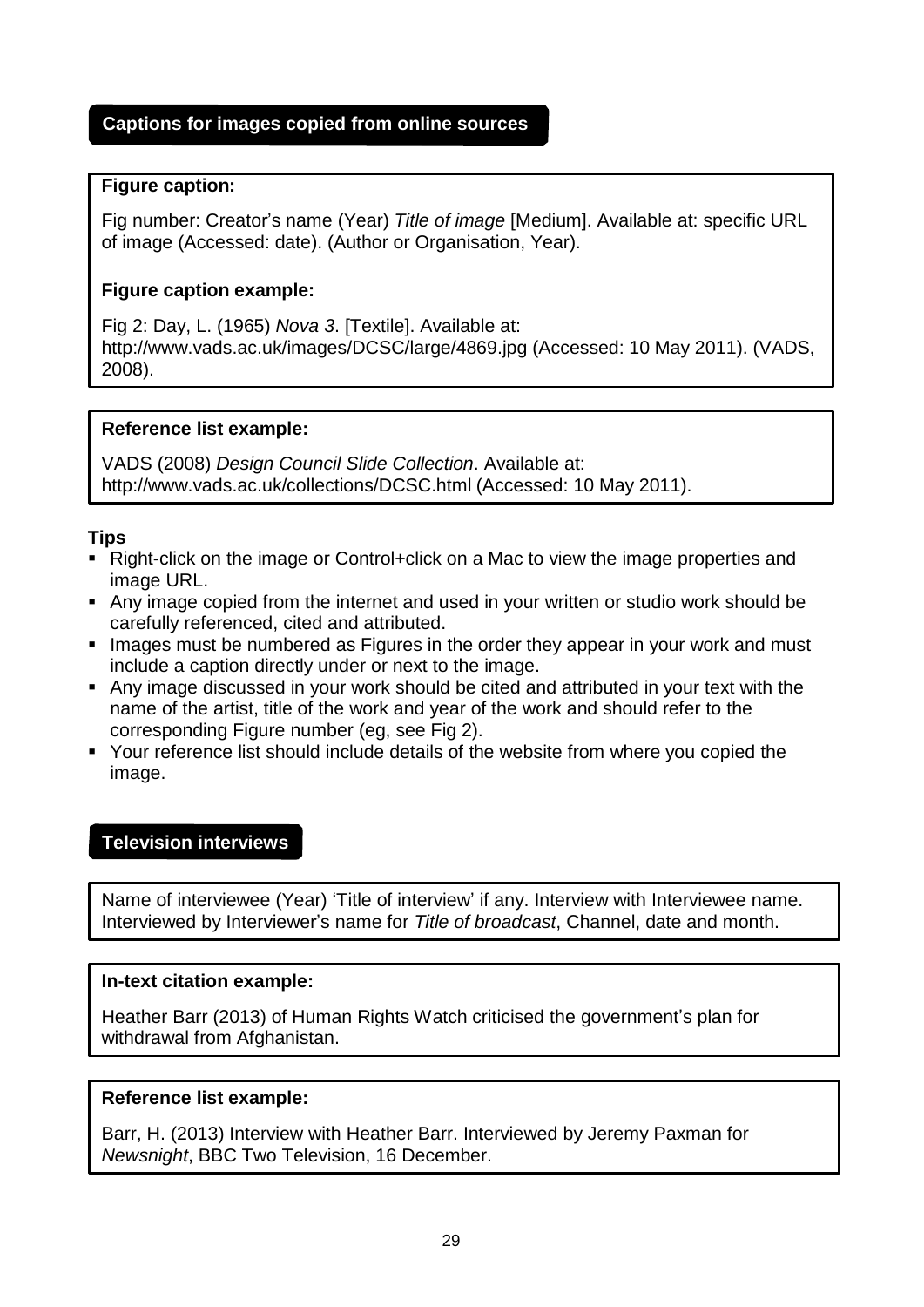#### <span id="page-33-0"></span>**Newspaper interviews**

Name of person interviewed (Year) 'Title of interview' if any. Interview with Interviewee name. Interviewed by Interviewer's name for *Title of publication*, date and month, page numbers.

#### **In-text citation example:**

Crow (2014) argues that …

#### **Reference list example:**

Crow, B. (2014) 'I've got nothing to defend'. Interview with Bob Crow. Interviewed by Decca Aitkenhead for *The Guardian*, 7 February 2014, p. 33.

#### **Interviews published online**

Name of person interviewed (Year) 'Title of interview' if any. Interview with Interviewee name. Interview by Interviewer's name for *Title of publication or broadcast*, date and month. Available at: URL (Accessed: date).

#### **In-text citation example:**

Chomsky (2013) states that …

#### **Reference list example:**

Chomsky, N. (2013) 'Noam Chomsky: no individual changes anything alone'. Interview with Noam Chomsky. Interview by Aida Edemariam for *The Guardian*, 22 March. Available at: [http://www.theguardian.com/world/2013/mar/22/noam-chomsky-no](http://www.theguardian.com/world/2013/mar/22/noam-chomsky-no-individual-changes-anything-alone)[individual-changes-anything-alone](http://www.theguardian.com/world/2013/mar/22/noam-chomsky-no-individual-changes-anything-alone) (Accessed: 19 December 2013).

#### <span id="page-33-1"></span>**Television programmes**

*Title of programme* (Year) Name of channel, broadcast date and month.

#### **In-text citation example:**

New allegations of phone hacking by British newspapers were discussed on *Newsnight* (2011).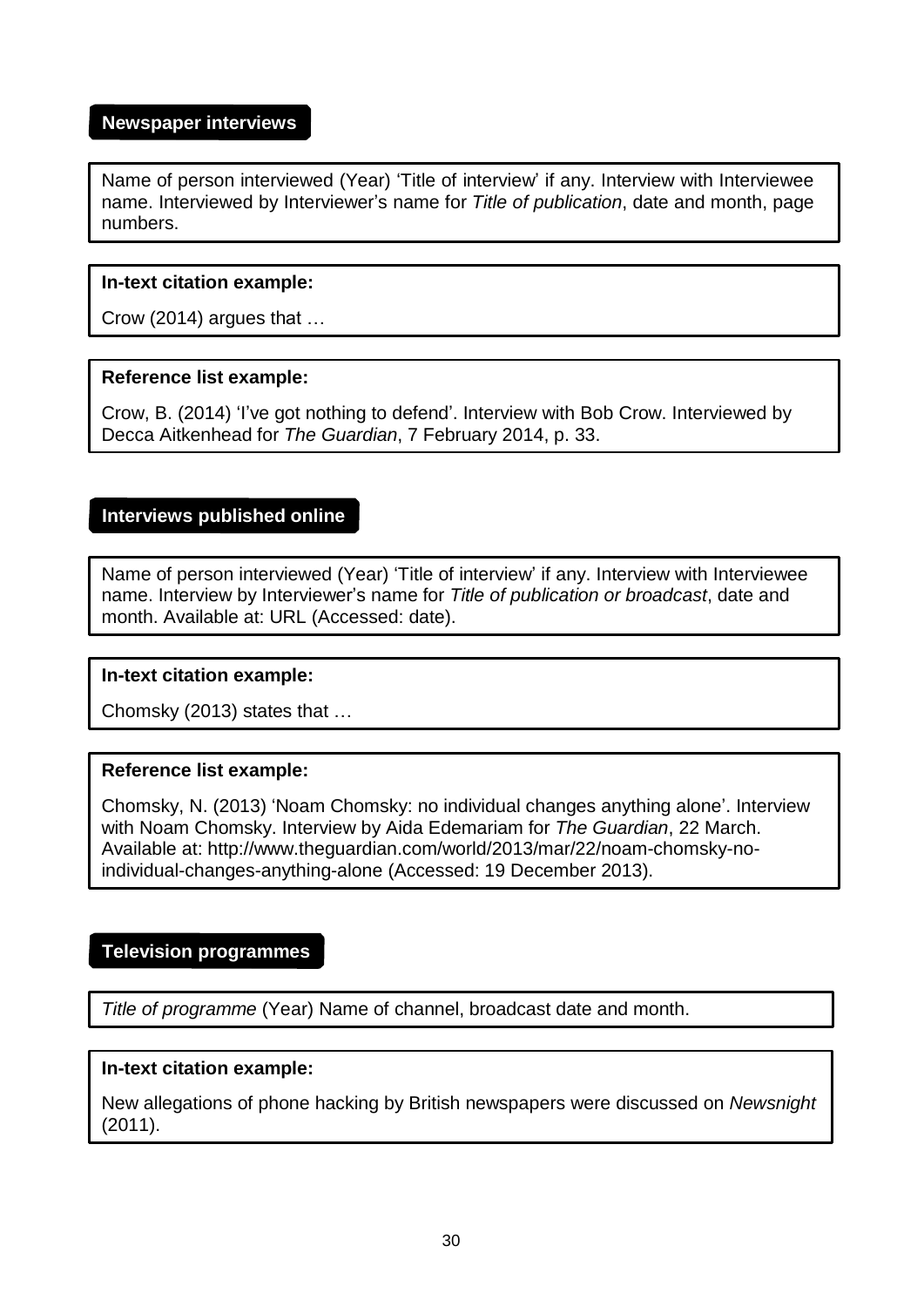<span id="page-34-1"></span>*Newsnight* (2011) BBC Two Television, 3 August.

# **Or, to quote something a character or presenter has said:**

Actor/presenter name (Year) *Title of programme.* Name of channel, broadcast date and month.

#### **Reference list example:**

Paxman, J. (2011) *Newsnight* (2011) BBC Two Television, 3 August.

#### <span id="page-34-0"></span>**Episodes from television programmes**

'Title of episode' (Year of broadcast) *Title of programme,* Series number, episode number. Name of channel, date and month.

#### **In-text citation example:**

The Doctor time-travels to the Whitehouse to help President Nixon in the sixth series of *Doctor Who* ('The impossible astronaut', 2011).

#### **Reference list example:**

'The impossible astronaut' (2011) *Doctor Who,* Series 6, episode 1. BBC One Television, 23 April.

# **Films / movies**

*Title of film* (Year) Directed by director name [Film]. Place of distribution: Distribution company.

#### **In-text citation example:**

1970s movie-making culture is blended with science fiction in the film *Super 8* (2011).

#### **Reference list example:**

*Super 8* (2011) Directed by J.J. Abrams [Film]. Los Angeles: Paramount Pictures.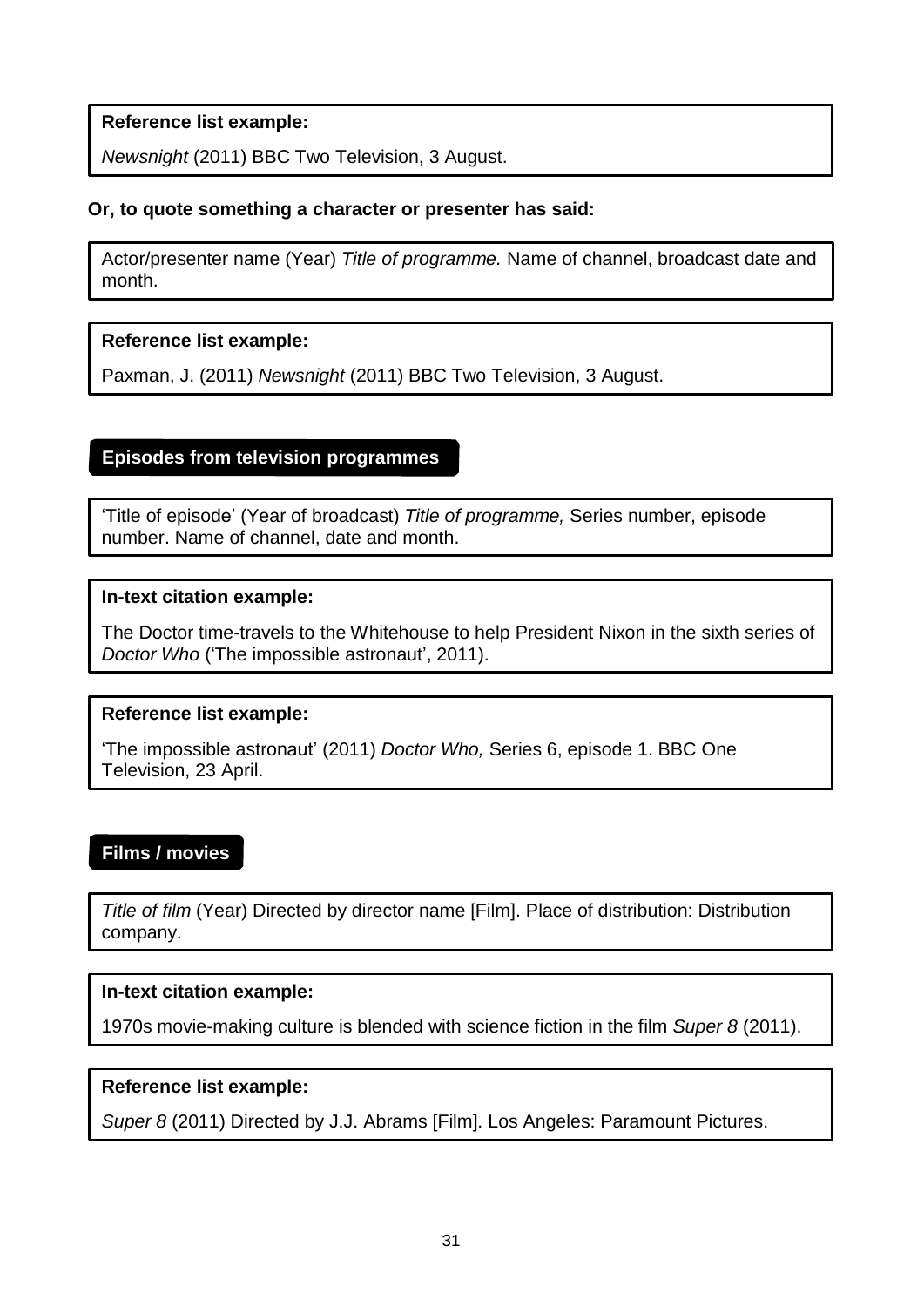# <span id="page-35-0"></span>**Films on DVD/Blu-ray**

*Title of film* (Year) Directed by director name [DVD]. Place of distribution: Distribution company.

#### **In-text citation example:**

Orson Welles explored a range of innovative visual and narrative techniques in his 1941 film *Citizen Kane* (2003).

#### **Reference list example:**

*Citizen Kane* (2003) Directed by Orson Welles [DVD]. London: Universal Pictures.

#### **Tip**

 You should use the year the DVD was distributed (not the year the film was made) in your reference. You should also use the distribution place and company of the DVD, not those of the original film.

#### **Films on YouTube**

Name of person or organisation posting the video (Year posted) *Title of film or programme.* Available at: URL (Accessed: date).

#### **In-text citation example:**

A basic video introduction to the atom is provided online by the Khan Academy (2009).

#### **Reference list example:**

The Khan Academy (2009) *Introduction to the atom.* Available at[:](http://youtu.be/1xSQlwWGT8MB) <http://youtu.be/1xSQlwWGT8MB> (Accessed: 9 September 2014).

#### <span id="page-35-1"></span>**Radio programmes**

*Title of programme* (Year of transmission) Name of channel, date and month.

#### **In-text citation example:**

Examination of the history of the beauty industry reveals the longstanding pressure on women to look young (*Women's hour*, 2011).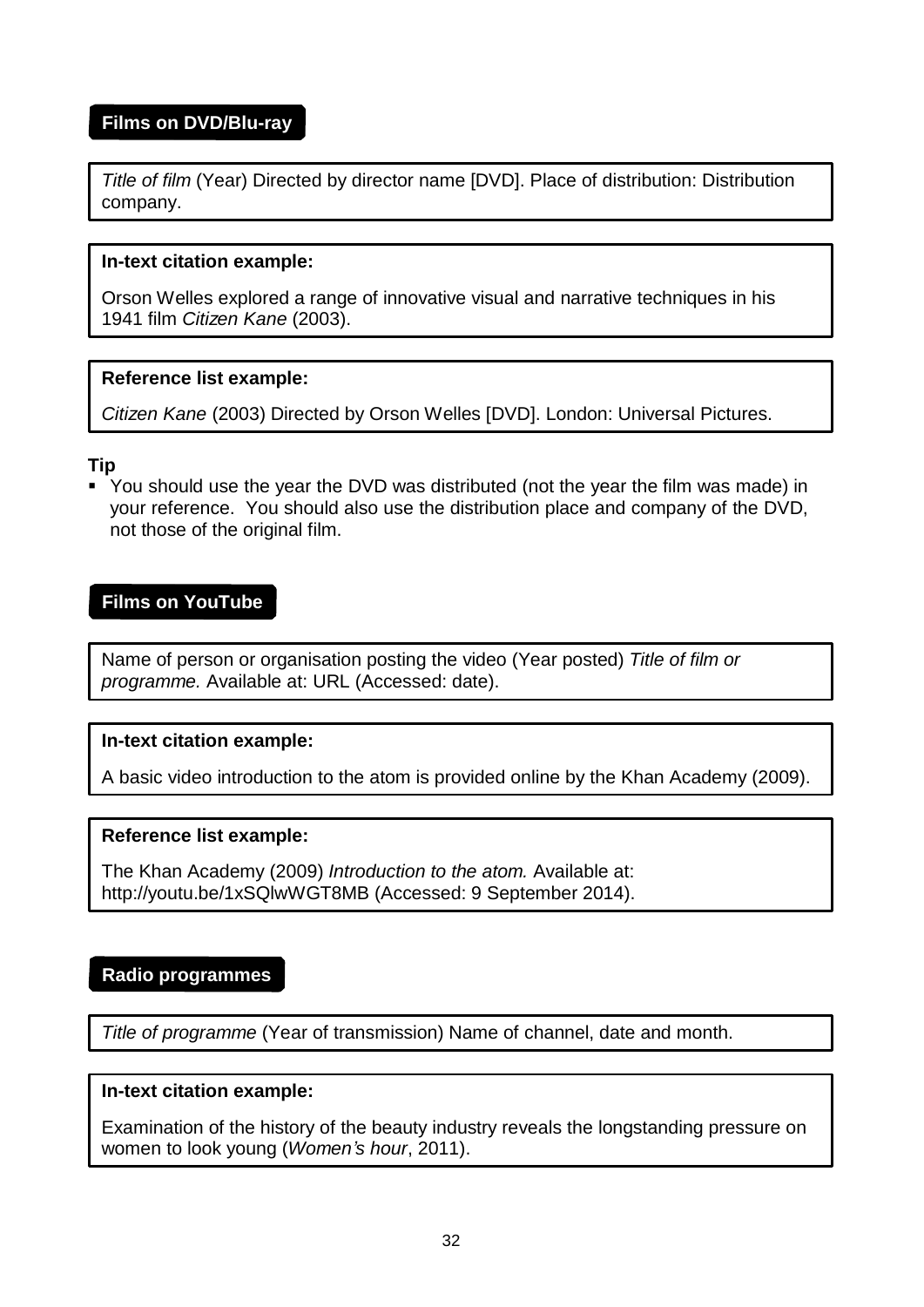<span id="page-36-0"></span>*Women's hour* (2011) BBC Radio 4, 9 August.

## **Radio programmes heard on the internet**

*Title of programme* (Year of original transmission) Name of channel, date and month of original transmission. Available at: URL (Accessed: date).

#### **In-text citation example:**

The connection between Leipzig's Baroque architecture and music is explored *Musical migrants* (2009).

#### **Reference list example:**

*Musical migrants* (2009) BBC Radio 4, 19 May. Available at[:](http://www.bbc.co.uk/iplayer/episode/b00kctm0/Musical_Migrants_Series_2_Germany/) [http://www.bbc.co.uk/iplayer/episode/b00kctm0/Musical\\_Migrants\\_Series\\_2\\_Germany/](http://www.bbc.co.uk/iplayer/episode/b00kctm0/Musical_Migrants_Series_2_Germany/) (Accessed: 9 August 2011).

# <span id="page-36-1"></span>**Computer programs**

Author (Year) *Title of program* (Version) [Computer program]. Location: Distributor (if known).

#### **In-text citation example:**

*Adobe Photoshop Lightroom* (Adobe, 2012) can be used to organise as well as edit digital photographs.

#### **Reference list example:**

Adobe (2012) *Adobe Photoshop Lightroom* (Version 4) [Computer program]. San Jose, CA: Adobe Systems Incorporated.

#### **Or, if downloaded from the internet:**

Author (Year) *Title of program* (Version) [Computer program]. Available at: URL (Downloaded: date).

#### **In-text citation example:**

To edit audio recordings, *Audacity* (Audacity, 2013) was used …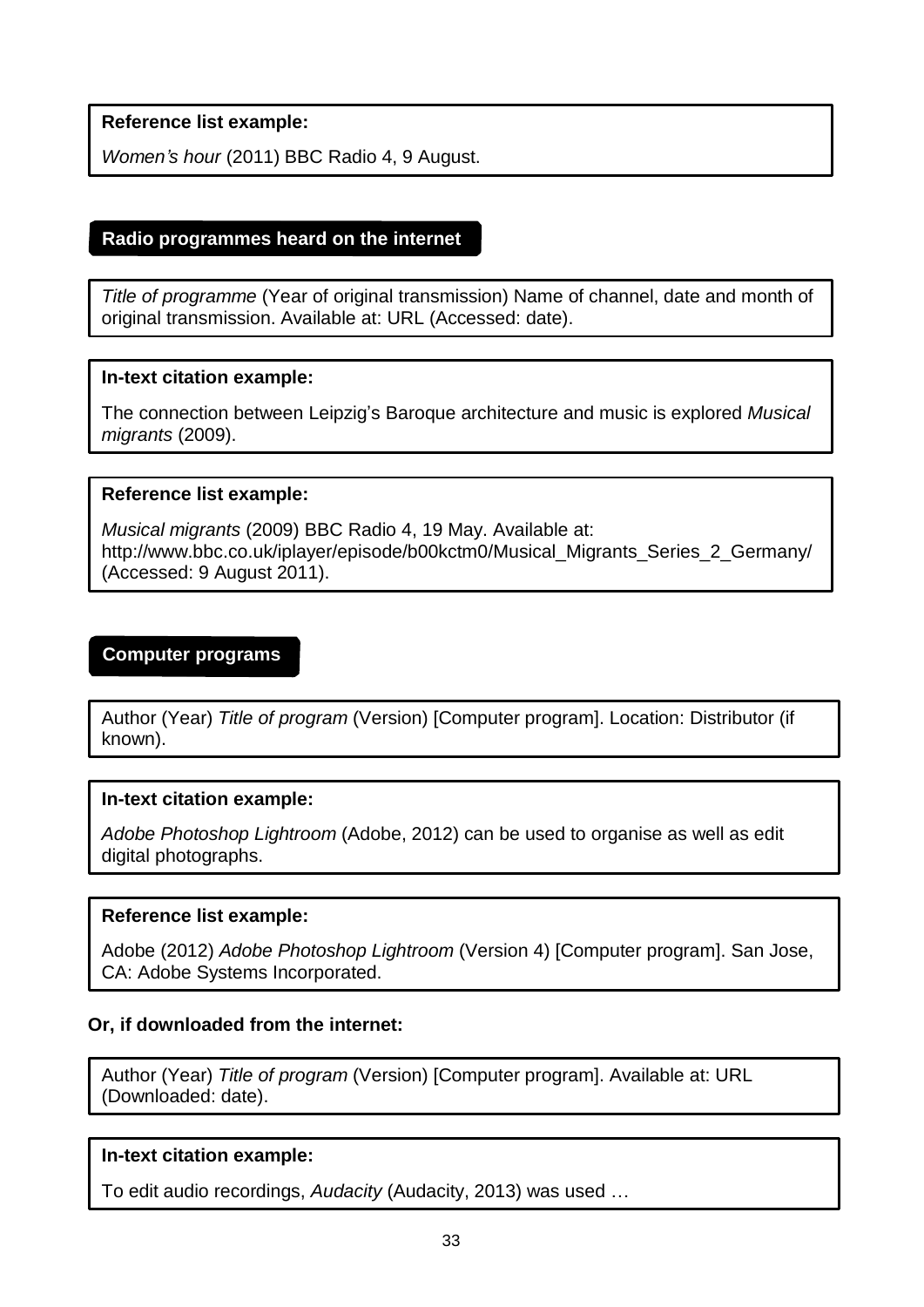<span id="page-37-0"></span>Audacity (2013) *Audacity* (Version 2.0.5) [Computer program]. Available at[:](http://audacity.sourceforge.net/) [http://audacity.sourceforge.net/ \(](http://audacity.sourceforge.net/)Downloaded: 18 December 2013).

# **Tip**

If the author or corporate author is unknown, use the title of the program in place of the author.

# **Apps**

Author/Developer (Year) *Title of app* (Version) [App]. Available at: URL (Accessed: date).

# **In-text citation example:**

To edit mobile phone photos, *Afterlight* (Afterlight Collective, 2014) was used …

# **Reference list example:**

Afterlight Collective (2014) *Afterlight* (Version 2.5) [App] Available at[:](https://itunes.apple.com/gb/app/afterlight/id573116090?mt=8) <https://itunes.apple.com/gb/app/afterlight/id573116090?mt=8> (Accessed: 8 September 2014).

# <span id="page-37-1"></span>**Video and computer games**

Author (Year) *Title of game* [Video/Computer game]. Location: Distributor (if known).

# **In-text citation example:**

Many video games, such as *Call of duty* (Activision, 2007)….

# **Reference list example:**

Activision (2007) *Call of duty 4: modern warfare* [Computer game]. Activision Publishing Inc.

# **Or, if downloaded from the internet:**

Author (Year) *Title of game* (Version) [Video/Computer game]. Available at: URL (Downloaded: date).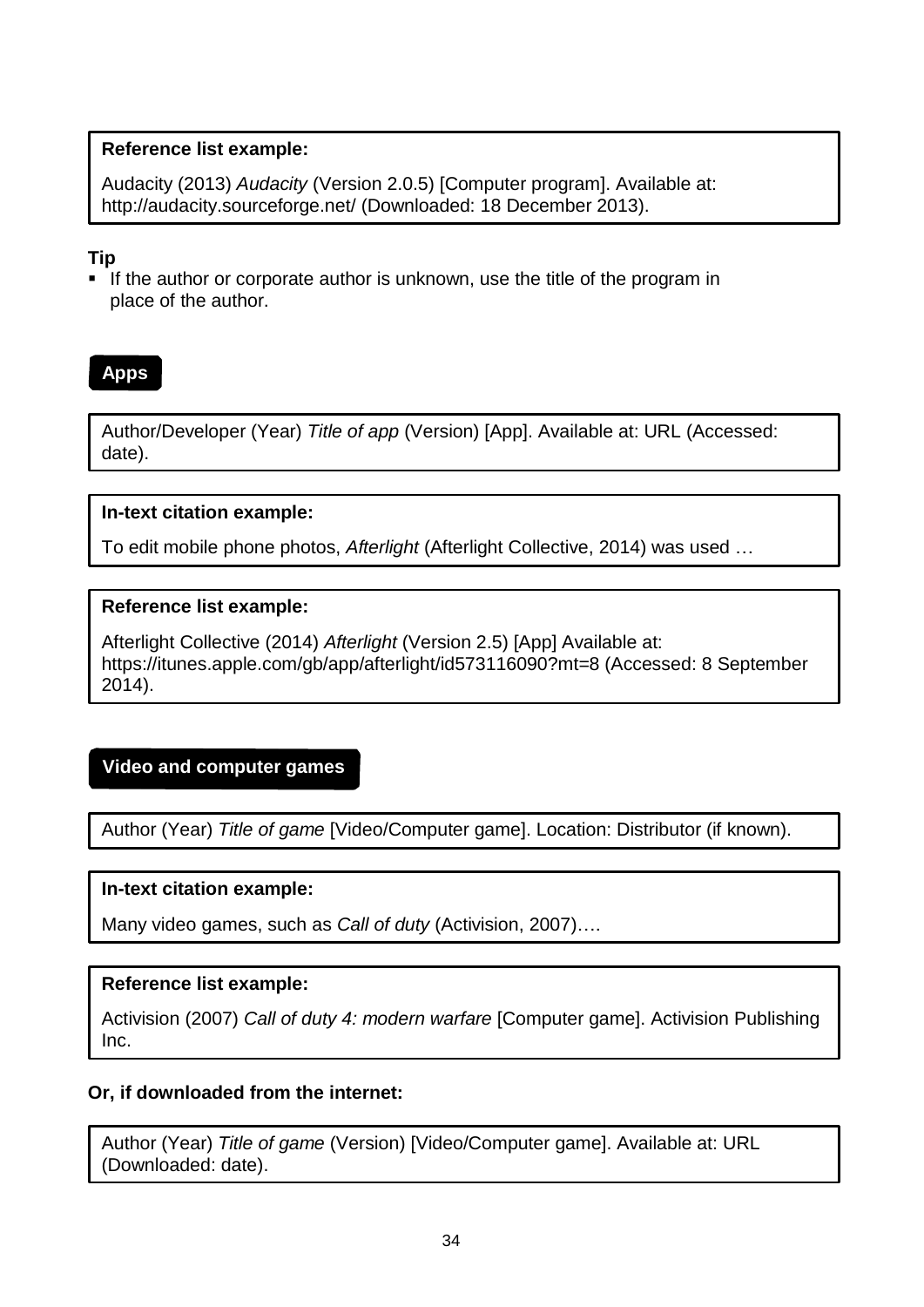Mojang (2014) *Minecraft* (Version 1.7.10) [Computer game]. Available at: <u>[https://minecraft.net/ \(](https://minecraft.net/)</u>Downloaded: 27 August 2014).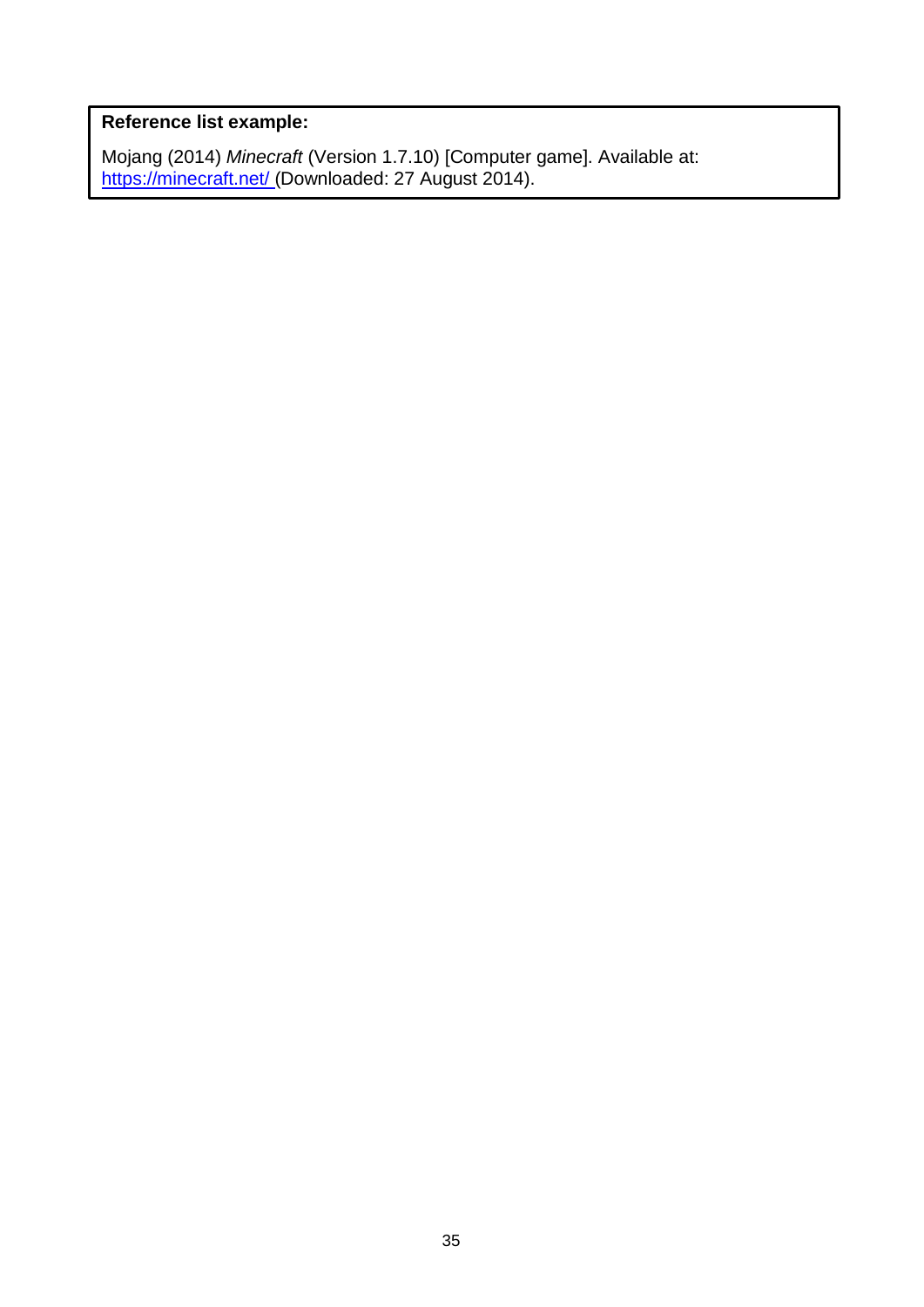# <span id="page-39-0"></span>**Index of different types of sources**

|                                                       | Page            |
|-------------------------------------------------------|-----------------|
| <u>Apps</u>                                           | <u>34</u>       |
| <b>Annual reports</b>                                 | 15              |
| <b>Blogs</b>                                          | <u>18</u>       |
| <b>Bloomberg data</b>                                 | 17              |
| <b>Books (including e-books)</b>                      | $\underline{6}$ |
| Books - chapters in edited books                      |                 |
| <b>Books</b> – edited books                           | $\frac{7}{7}$   |
| Books - extracts/chapters in WebLearn                 | $\overline{1}$  |
| <b>Books - translated books</b>                       | 11              |
| Book illustrations, diagrams, logos, tables or graphs | 23              |
| Captions – for images from online sources             | 29              |
| Captions – for images from print sources              | 28              |
| <b>Company annual reports</b>                         | 15              |
| Company profiles/reports from a database              | 16              |
| <b>Computer programs</b>                              | <u>33</u>       |
| <b>Computer games</b>                                 | 34              |
| Conference papers - published                         | 12              |
| Conference papers - online                            | 13              |
| Conference papers or presentations - unpublished      | <u>13</u>       |
| <b>Country profiles/reports</b>                       | 16              |
| Datastream data                                       | 17              |
| Diagrams - online                                     | 23              |
| Diagrams - print                                      | 23              |
| <b>Discussion list messages/emails</b>                | $\overline{20}$ |
| Dissertations - online                                | <u> 12</u>      |
| Dissertations - print                                 | 11              |
| <b>Drawings</b>                                       | <u>24</u>       |
| E-books                                               | $\underline{6}$ |
| E-books – downloaded to an e-reader                   | 8               |
| <b>Emails and other personal communication</b>        | <u> 19</u>      |
| <b>Exhibits and exhibitions</b>                       | 24              |
| <b>Exhibition catalogues</b>                          | 27              |
| Facebook                                              | 20              |
| <b>Films</b>                                          | 31              |
| Films - on DVD/Blu-ray                                | 32              |
| Films - on YouTube                                    | 32              |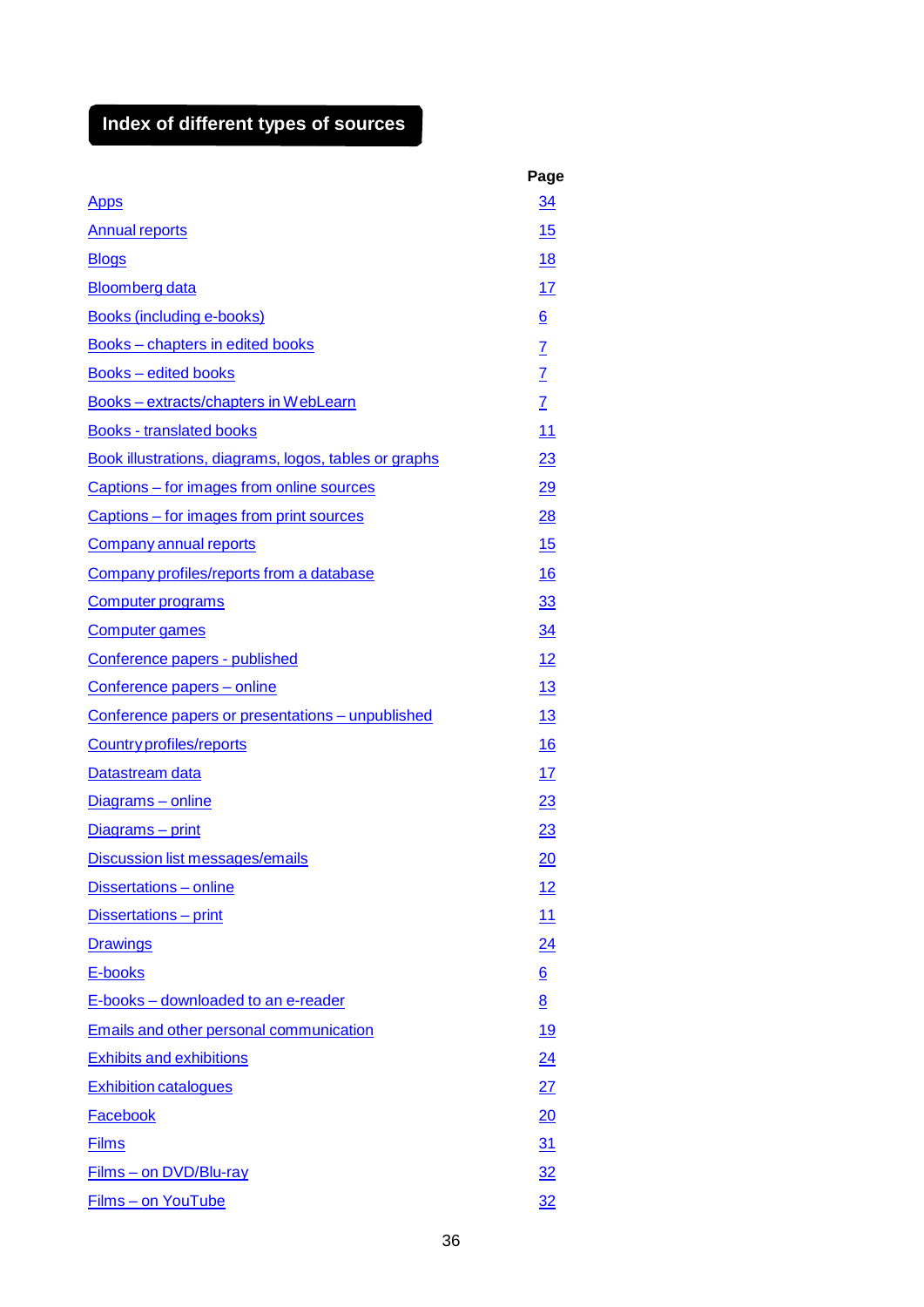| <b>Financial reports</b>                                    | <u>16</u>       |
|-------------------------------------------------------------|-----------------|
| Forums - entire forum                                       | <u>18</u>       |
| Forums - individual message or thread                       | <u>19</u>       |
| <b>Government Command Papers (Green and White Papers)</b>   | <u> 13</u>      |
| <b>Government Departmental publications</b>                 | <u>14</u>       |
| Graphs - online                                             | <u> 23</u>      |
| Graphs - print                                              | <u> 23</u>      |
| <b>Green Papers</b>                                         | <u> 13</u>      |
| Handouts - in class                                         | <u>21</u>       |
| Handouts - in WebLearn                                      | <u>22</u>       |
| <b>Illustrations</b> - online                               | <u> 23</u>      |
| <b>Illustrations - print</b>                                | <u> 23</u>      |
| <b>Installations</b>                                        | <u>24</u>       |
| International organisation publications                     | <u> 14</u>      |
| Interviews - newspaper                                      | $\overline{30}$ |
| Interviews - online                                         | <u>30</u>       |
| Interviews - television                                     | $\overline{29}$ |
| Interviews you have conducted – see personal communication  |                 |
| Journal articles - print and electronic                     | 9               |
| Journal articles - in WebLearn                              | 9               |
| <b>Lecture notes in WebLearn</b>                            | $\overline{22}$ |
| Lectures - classroom                                        | <u>21</u>       |
| Lectures - online                                           | <u>22</u>       |
| Logos - online                                              | 23              |
| $Logos - print$                                             | <u> 23</u>      |
| <b>Market research reports</b>                              | <u>15</u>       |
| Movies - see Films                                          |                 |
| Newspaper articles - print or electronic                    | <u> 10</u>      |
| <b>Paintings</b>                                            | <u>24</u>       |
| <b>Personal communications</b>                              | <u> 19</u>      |
| Photographs - online                                        | 25              |
| Photographs - prints or slides                              | 25              |
| <b>Plays</b> – lines within plays                           | <u> 11</u>      |
| <b>Podcasts</b>                                             | 21              |
| <b>Posters</b>                                              | $\frac{26}{5}$  |
| Presentations - conference presentations (seen live)        | <u> 13</u>      |
| <b>Presentations - PowerPoint presentations in WebLearn</b> | <u>22</u>       |
| <b>Presentations - online</b>                               | <u>22</u>       |